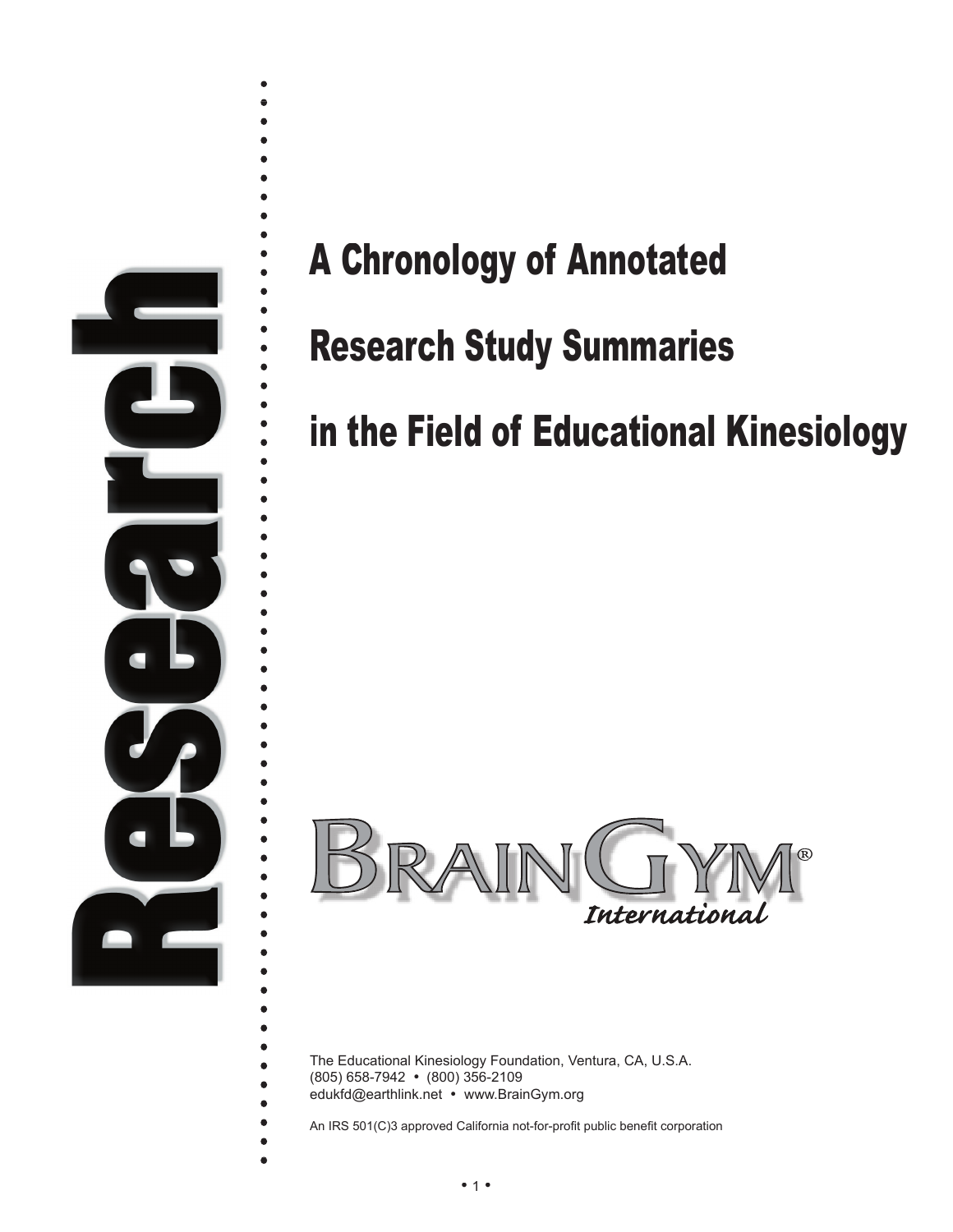## **Table of Contents**

|                                                                                                                                                                                                                                                                                                                                                                                                                                                                                               | 4        |
|-----------------------------------------------------------------------------------------------------------------------------------------------------------------------------------------------------------------------------------------------------------------------------------------------------------------------------------------------------------------------------------------------------------------------------------------------------------------------------------------------|----------|
|                                                                                                                                                                                                                                                                                                                                                                                                                                                                                               | 5        |
| • Educational Kinesiology, movement, and sensory integration: A review of recent,<br>relevant neuroscientific literature, 1999<br>• The ADHD controversy: Drugs, labels, and stifled potential, 1997<br>• NLP and the brain: Some issue areas, findings, and hypotheses, 1996<br>• Brain Gym® literature review and study design proposal, 1996<br>• Movement or medication? The alleviation of ADD, 1994 and 1995<br>• Achter, Xund uerber Kreur: Edu-Kinestetik in Theorie und Praxis, 1996 |          |
|                                                                                                                                                                                                                                                                                                                                                                                                                                                                                               | $6 - 8$  |
| • The effect of Educational Kinesiology upon simple and four-choice response times, 1988                                                                                                                                                                                                                                                                                                                                                                                                      |          |
| • Brain exercise improves reading and memory, 1994<br>• The effects of Educational Kinesiology on the static balance of<br>learning-disabled students, 1988<br>• The effects of Educational Kinesiology upon the static balance of learning-disabled<br>boys and girls, 1988                                                                                                                                                                                                                  |          |
| • Increasing behavioral skills and level of understanding in adults: A brief method<br>integrating Dennison's Brain Gym® balance with Piaget's reflective processes, 2002<br>• Whole-brain integration in a case of reverse reading and writing, 2001<br>• The Brain Gym® Option for Hyperactivity, ADD, EH, Sp. Ed., LD and FAS, 1990<br>• The effect of Educational Kinesiology on hearing, 1990<br>• Educational Kinesiology: Empowering students and athletes through movement, 1990      |          |
|                                                                                                                                                                                                                                                                                                                                                                                                                                                                                               | $9 - 14$ |
|                                                                                                                                                                                                                                                                                                                                                                                                                                                                                               |          |
| • The effects of Brain Gym® on reading and comprehension, 2002<br>• The effect of PACE on self-reported anxiety and performance in first-year nursing<br>students, 1995<br>• The effect of Educational Kinesiology on response times of learning-disabled<br>students, 1990<br>• The effect of Educational Kinesiology upon simple and four-choice response times, 1988                                                                                                                       |          |
|                                                                                                                                                                                                                                                                                                                                                                                                                                                                                               |          |
| • The effect of Brain Gym® on the cognitive performance of Alzheimer's patients, 2001<br>• Brain Gym® and its effect on reading abilities, 2000                                                                                                                                                                                                                                                                                                                                               |          |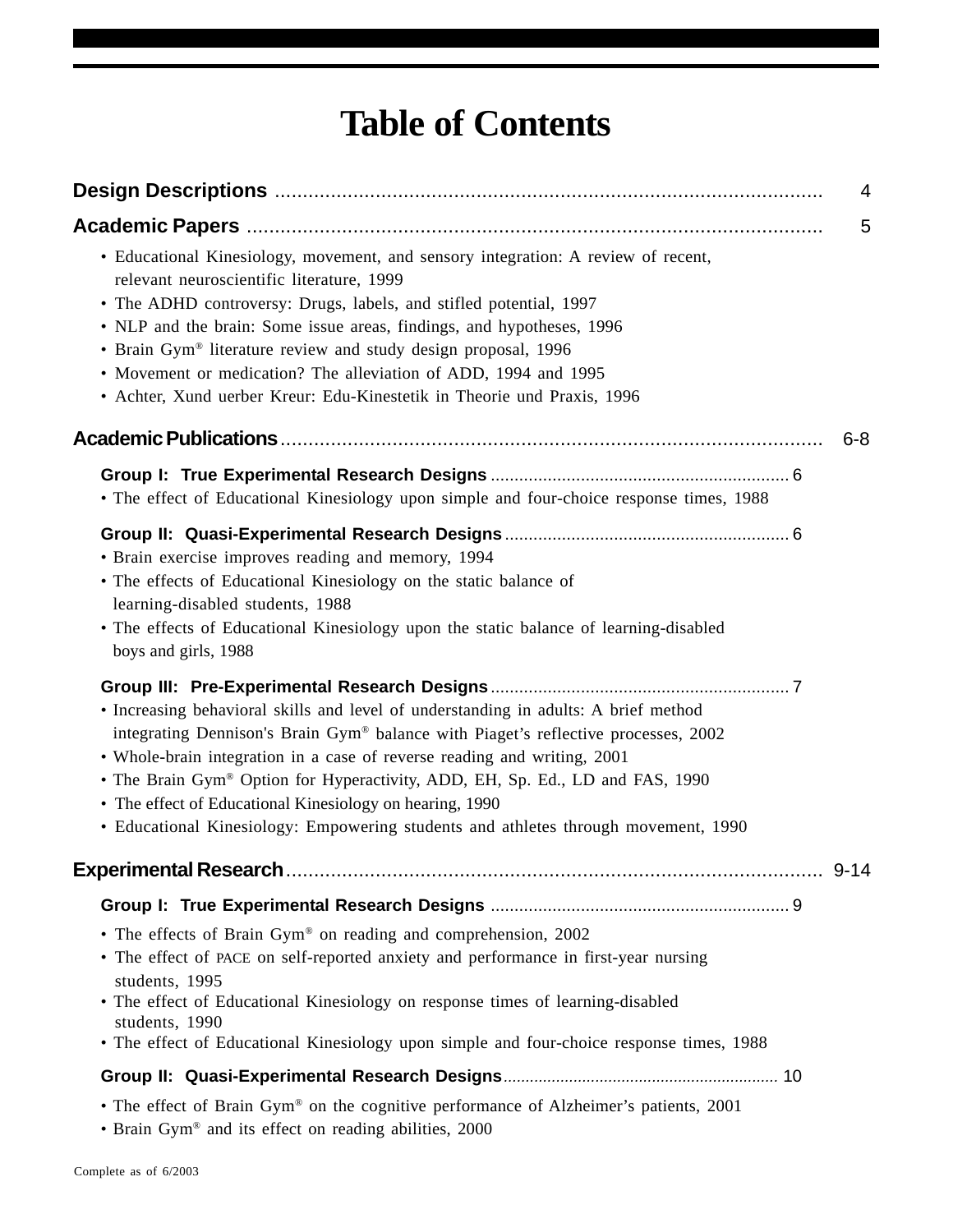## **Table of Contents** (Cont.)

| • Brain Gym® intergenerational mentoring program improves reading and decreases<br>problem behaviors, 2002<br>• Individual Brain Gym® work in a learning-assessment lab, 1998<br>• The impact of Brain Gym® processes on sales of insurance, 1993<br>• The effects of Edu-K in a research project with second-graders, 1992<br>• Using Brain Gym® for matching pitch, 1992<br>• The effects of Edu-K on computer-related eye and muscle strain, 1990<br>• The effects of Brain Gym® with Special Ed students grades three though five, 1990<br>• The effects of combined Brain Gym® and mountaineering experiences on<br>teen and preteen scholastic achievement, 1989<br>• The effects of Edu-K in a remedial summer school program, 1989<br>• The effects of Edu-K on psychometric measures of achievements of Special Ed<br>elementary students, 1988<br>• The effects of Edu-K in the classroom on beginning reading skills, 1987<br>• A longitudinal perspective on Edu-K outcomes with Special Ed students in Australia, 1987 |    |
|-------------------------------------------------------------------------------------------------------------------------------------------------------------------------------------------------------------------------------------------------------------------------------------------------------------------------------------------------------------------------------------------------------------------------------------------------------------------------------------------------------------------------------------------------------------------------------------------------------------------------------------------------------------------------------------------------------------------------------------------------------------------------------------------------------------------------------------------------------------------------------------------------------------------------------------------------------------------------------------------------------------------------------------|----|
|                                                                                                                                                                                                                                                                                                                                                                                                                                                                                                                                                                                                                                                                                                                                                                                                                                                                                                                                                                                                                                     |    |
|                                                                                                                                                                                                                                                                                                                                                                                                                                                                                                                                                                                                                                                                                                                                                                                                                                                                                                                                                                                                                                     |    |
|                                                                                                                                                                                                                                                                                                                                                                                                                                                                                                                                                                                                                                                                                                                                                                                                                                                                                                                                                                                                                                     |    |
| • The results of the use of Brain Gym® movements in a network-marketing seminar, 2002<br>• Switched-On Selling Research Report, 1992, updated in 2001<br>• The results of a Brain Gym® course at an educational program for underprivileged<br>children in Bangladesh, 2000<br>• Brain Gym® in a program for teachers and health staff in North Sulawesi, Indonesia, 2000<br>• Using Brain Gym® with hearing-impaired children in Flores, East Indonesia, 1999<br>• A year of Learning Gymnastics (Brain Gym®) at Dorkas kindergarten,<br>North Sulewesi, 1998<br>• Brain Gym® for preschoolers in a Headstart program, 1996<br>• The effects of Brain Gym® in a district-wide Canadian field study, 1991<br>• The effects of Edu-K on academic and social skills of high school students in Israel, 1990                                                                                                                                                                                                                           |    |
|                                                                                                                                                                                                                                                                                                                                                                                                                                                                                                                                                                                                                                                                                                                                                                                                                                                                                                                                                                                                                                     |    |
| • The influence of Brain Gym® movements on the work of muscles and on dynamics<br>and posture reflexes, 1999<br>• Correlates of Edu-K repatterning pre-checks with "at-risk" populations, 1990                                                                                                                                                                                                                                                                                                                                                                                                                                                                                                                                                                                                                                                                                                                                                                                                                                      |    |
|                                                                                                                                                                                                                                                                                                                                                                                                                                                                                                                                                                                                                                                                                                                                                                                                                                                                                                                                                                                                                                     | 19 |
|                                                                                                                                                                                                                                                                                                                                                                                                                                                                                                                                                                                                                                                                                                                                                                                                                                                                                                                                                                                                                                     |    |
|                                                                                                                                                                                                                                                                                                                                                                                                                                                                                                                                                                                                                                                                                                                                                                                                                                                                                                                                                                                                                                     |    |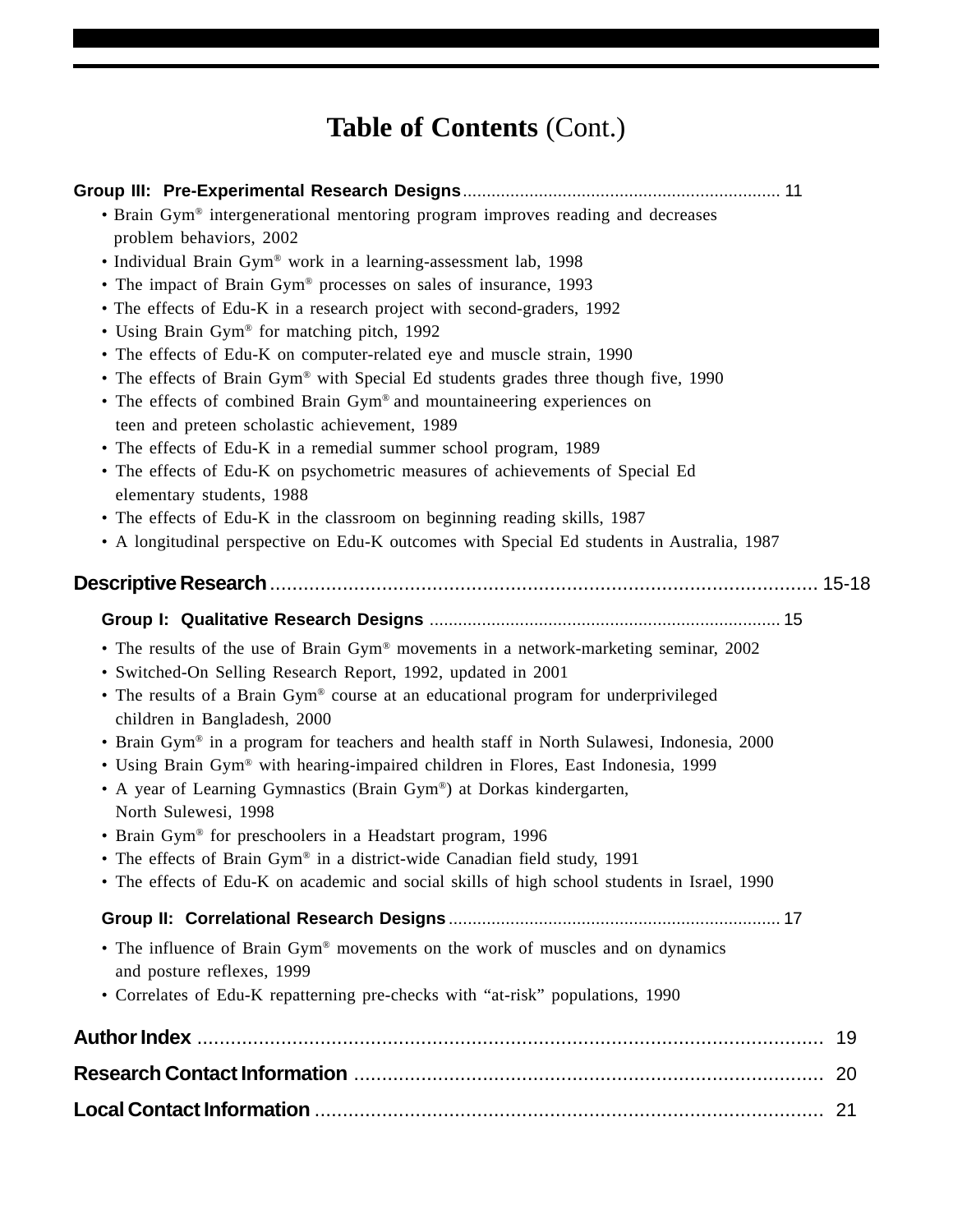## **Design Descriptions**

The research studies summarized here were submitted to Brain Gym® International in experimental or descriptive design.

### Experimental Research

The purpose of experimental research is to show that when an independent variable is manipulated (changed or introduced) within a group there will be a change in a characteristic (dependent variable) of the group.

**True experimental research** is characterized by comparison of randomly selected groups: a control group and an independent variable group.

**Quasi-experimental research** has comparison groups that are not randomly selected. The nonequivalent control group design that falls under the quasi-experimental category is often used in educational research and usually utilizes two separate classrooms or schools.

**Pre-experimental research** typically has no control group, only one or more populations that experience the independent variable.

### Descriptive Research

Descriptive research (qualitative and correlational) is used to explore information about, investigate the relationship between, describe characteristics of, or predict characteristics of a population.

**Qualitative research** reports the changes in characteristics that are difficult to quantify, such as enjoyment of or enthusiasm for an activity.

**Correlational research** compares two or more characteristics from the same population, showing how these characteristics vary and how well one can be predicted from knowledge of the other.

Brain Gym® International welcomes your financial support to fund the editing, translating, and summarizing that make possible this and other publications that explore the effectiveness of the Educational Kinesiology (Edu-K) work. Currently our foundation offers more than 35 approved courses that explore, demonstrate, and validate the application of the Edu-K work in all walks of life and human endeavor.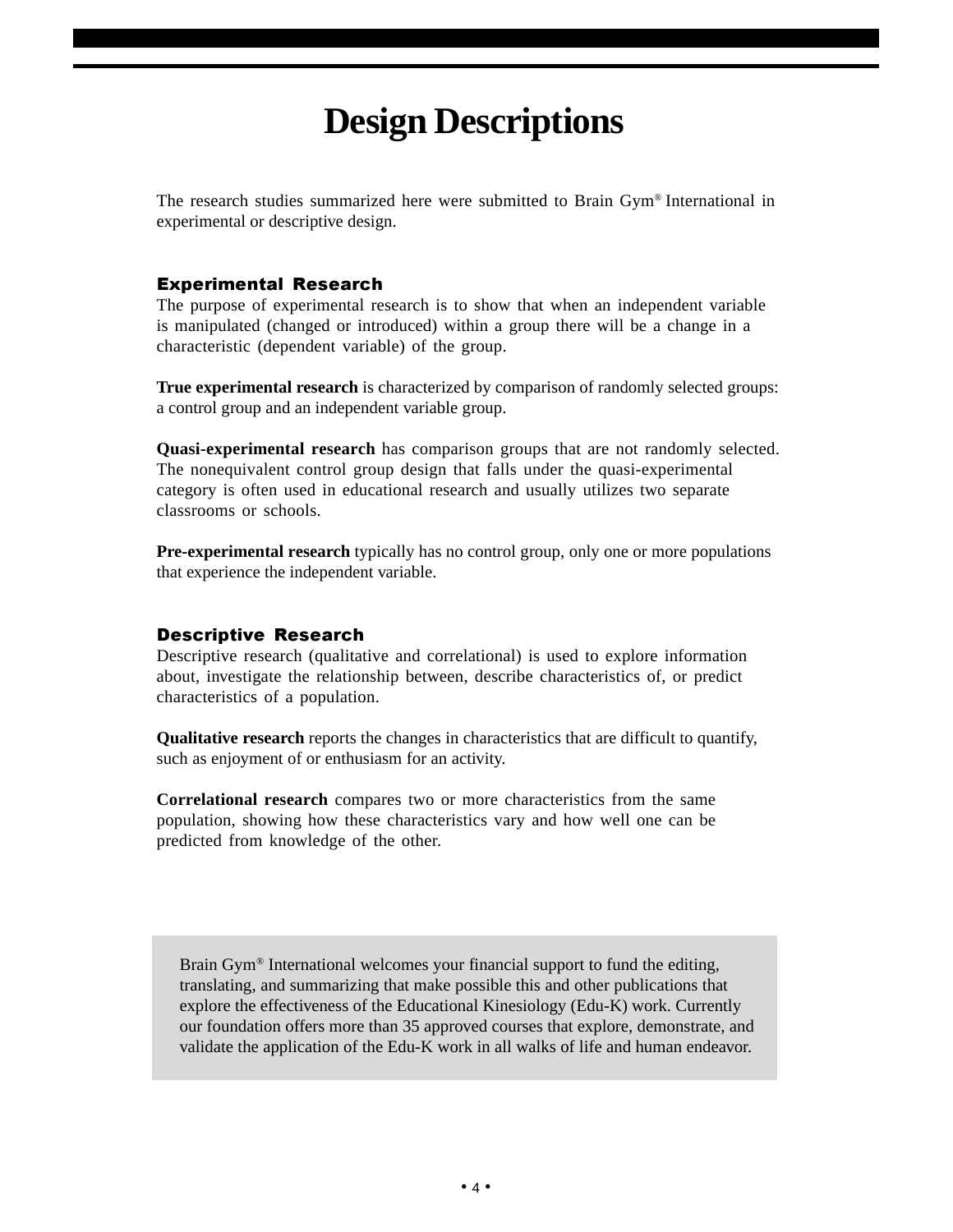## **Academic Papers**

#### **Educational Kinesiology, movement, and sensory integration: A review of recent, relevant, neuroscientific literature**

*Susan J. Diamond, Ph.D. ©1999 Published in* Brain Gym® Journal*, Volume XV, Nos. 1 and 2, 2001*

A rare and recent academic effort to link peer-reviewed research findings and concepts from numerous disciplines, including neurophysiology, into an inclusive framework for a scientific understanding of Educational Kinesiology as a method to benefit educators. This study includes information on the nervous system; reflexes; hemispheric organization for vision, hearing, and laterality; emotion and asymmetry; and sensory modalities.

♦ 28 pages. References, bound with two other academic papers, available for \$25 U.S. (including postage). Contact: Susan Diamond, Ph.D.

#### **The ADHD controversy: Drugs, labels, and stifled potential**

*Joan Spalding ©1997 Published in B*rain Gym® Journal*, Volume XI, No. 3, 1999*

A history of ADHD and review of the literature; discussion of the use of the drug Ritalin with ADHD, the politics and results of labeling children, and educational alternatives, including Brain Gym.

#### **NLP and the brain: Some issue areas, findings, and hypotheses**

*Susan J. Diamond, Ph.D. ©1996 Published in* Brain Gym® Journal*, Volume XV, Nos. 1 and 2, 2001*

A discussion of process therapies including tentative links with neural and physiological factors that could explain why these therapies work. Review of research on state-dependent learning, stress and emotion, the role of lateralization and asymmetry in perception, brain organization and handedness, attention, memory, language, hearing, dissociation, etc.

♦ 46 pages. References, bound with two other academic papers, available for \$25 U.S. (including postage). Contact: Susan Diamond, Ph.D.

#### **Brain Gym® literature review and study design proposal**

*Susan J. Diamond, Ph.D. ©1996 Published in* Brain Gym® Journal*, Volume XV, Nos. 1 and 2, 2001*

This paper, a research-study design project and a literature review, relates the impact of movement on learning to some possible theoretical foundations and accepted theories of stress, exercise, etc. Section One brings in relevant concepts from neuropsychology on anxiety; asymmetry; exercise, arousal, and attention; state models; neurological soft signs (behavioral impairments), etc. Includes a useful review of information from relevant fields. Prepared in 1996 for doctoral work at the University of Victoria, BC, Canada.

Section Two offers a review of research on Educational Kinesiology, a review of related research on the relationship between movement and academic learning, development of a proposed research study to expand previous studies, and a proposed Brain Gymresearch program.

♦ 58 pages. References, bound with two other academic papers, available for \$25 U.S. (including postage). Contact: Susan Diamond, Ph.D.

### **Movement or medication? The alleviation of ADD**

*Anka Koelman, Ph.D. ©1994 and 1995 Published in* Brain Gym® Journal*, Volume XI, No. 3, 1997*

A summary of two of Dr. Koelman's articles on ADD, reviewing the symptoms of ADD and discussing effective alternatives, including Educational Kinesiology, Neuro-Linguistic Programming, and Superlearning.

#### **Achter, Xund uerber Kreur: Edu-Kinestetik in Theorie und Praxis**

*Published by VAK Publishers, Verlag fuer Angewandte Kinesiologie, Freiburg ©1996 Available in German language only.*

Contributions by 19 authors, educators, and researchers. Includes teachers' experiences with Educational Kinesiology in the classroom, in addition to well-founded empirical studies on the effects of Brain Gym® on learning.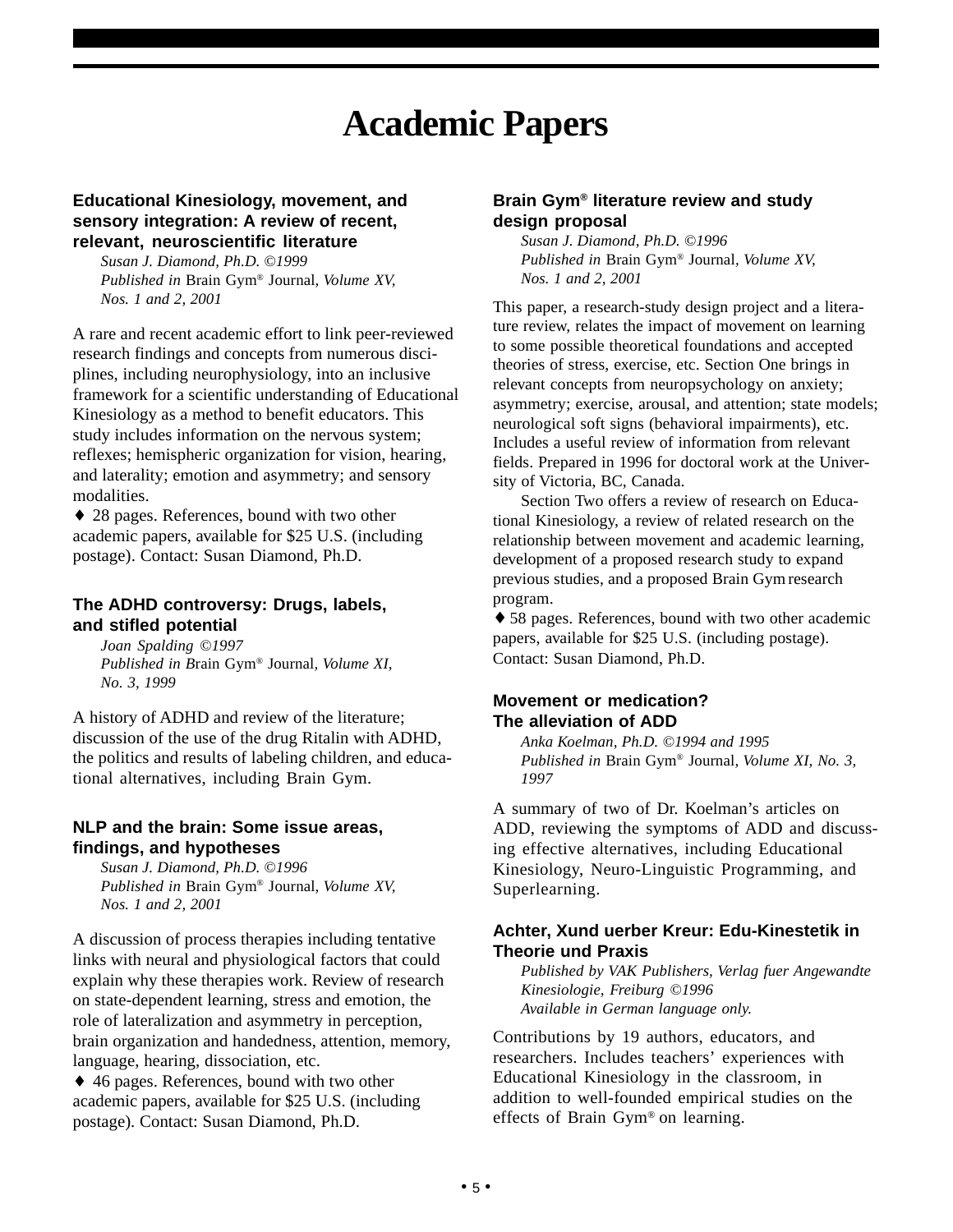## **Academic Publications**

### Group I **True Experimental Research Designs**

### **The effect of Educational Kinesiology upon simple response times and choice response times**

**\_\_\_\_\_\_\_\_\_\_\_\_\_\_\_\_\_\_\_\_\_\_\_\_\_\_\_\_\_\_\_\_\_\_\_\_\_\_\_\_\_\_\_\_\_\_\_\_\_\_\_\_\_\_\_\_\_\_\_\_\_\_\_\_\_\_\_\_\_\_\_\_\_\_\_\_\_\_\_\_\_\_\_\_\_\_\_\_\_\_\_\_\_\_\_\_\_\_\_\_\_\_\_\_\_\_\_\_\_\_\_\_\_\_\_\_**

*Josie M. Sifft, Ph.D., and G.C.K. Khalsa ©1991 Published in* Perceptual and Motor Skills*, 73, 1011-1015, 1991, as "The effect of Educational Kinesiology upon simple response times and choice response times." Previously presented at the American Alliance for Health, Physical Education, Recreation and Dance Southwest District Convention, March, 1989, Salt Lake City, Utah. Reported on in the* Brain Gym® Magazine*, Volume II, No. 3, 1988*

This publication is the short research journal report of the second experimental study conducted using Educational Kinesiology techniques. The study was done with university students to see whether Brain Gym activities and Dennison Laterality Repatterning would influence the response times to a visual stimulus. The results indicated that both Edu-K groups were superior to the control group and that the repatterned group improved twice as much as the Brain Gym-only group.

### Group II **Quasi-Experimental Research Designs**

#### **Brain exercise improves reading and memory**

**\_\_\_\_\_\_\_\_\_\_\_\_\_\_\_\_\_\_\_\_\_\_\_\_\_\_\_\_\_\_\_\_\_\_\_\_\_\_\_\_\_\_\_\_\_\_\_\_\_\_\_\_\_\_\_\_\_\_\_\_\_\_\_\_\_\_\_\_\_\_\_\_\_\_\_\_\_\_\_\_\_\_\_\_\_\_\_\_\_\_\_\_\_\_\_\_\_\_\_\_\_\_\_\_\_\_\_\_\_\_\_\_\_\_\_\_**

*Jochen Donczik, Ph.D. ©1994.*

*The following summary is from an edited Englishlanguage translation by Christine M. Grimm and Sigrid Wong, republished in the* Brain Gym® Journal*, Volume XV, Nos. 1 and 2, 2001, from "Konnen edukinestetische .. ..Ubungen (Brain-Gym®) Legasthenikern helfen?" in Die Sprach-heilarbeit 39 (1994), S. 297-305, a German publication.*

In a previous work on reading and language development (1994), the author presented his findings on how Dennison Laterality Repatterning (DLR) helped to lessen errors in the reading, memory, and comprehension of those considered to have language disabilities. The purpose of the DLR movement process, originated by

Paul E. Dennison, Ph.D., is to help the learner discover how to cross the visual/auditory/kinesthetic midline of the body for improved bilateral processing.

Between 1995 and 1996, based on that 1994 study, the researcher added additional controls to show how DLR influences rate of reading, as well as learning and memory processes. In this control study, the reading scores of those with language disabilities who did not have the benefit of DLR grew consistently lower with each trial, while those who experienced DLR in the 1994 pilot study improved from trial to trial. With the number-sequencing test, it was seen that reading rate increased after DLR while it stayed the same for those without DLR. Finally, it was also found that long-term memory retention improved after DLR, while no such improvement was evident without DLR.

### **The effects of Educational Kinesiology on the static balance of learning-disabled students**

*G.C.K. Khalsa, Don Morris, and Josie M. Sifft, Ph.D. Published in* Perceptual and Motor Skills*, 67, 51-54, 1988*

This study was completed with 60 elementary students who were classified as learning-disabled. An equal number of boys and girls were divided into three groups: Dennison Laterality Repatterning, Edu-K movement, and a control. The results indicated that the repatterned Edu-K group showed a greater improvement in static balance than did the Edu-K movement group, who in turn performed better than the control group. The findings also suggest that Edu-K can be used effectively in a coeducational setting.

### **The effects of Educational Kinesiology upon the static balance of learning-disabled boys and girls**

*G.C.K. Khalsa and Josie M. Sifft, Ph.D. ©1988*

This publication is a hard copy of a presentation made to the American Alliance for Health, Physical Education, Recreation and Dance National Convention in Las Vegas, Nevada, in April of 1987. Based on the above-named research project.

♦ Available from Educational Resources Information Center, or on microfiche (ERIC Document Reproduction Series No. ED 289835).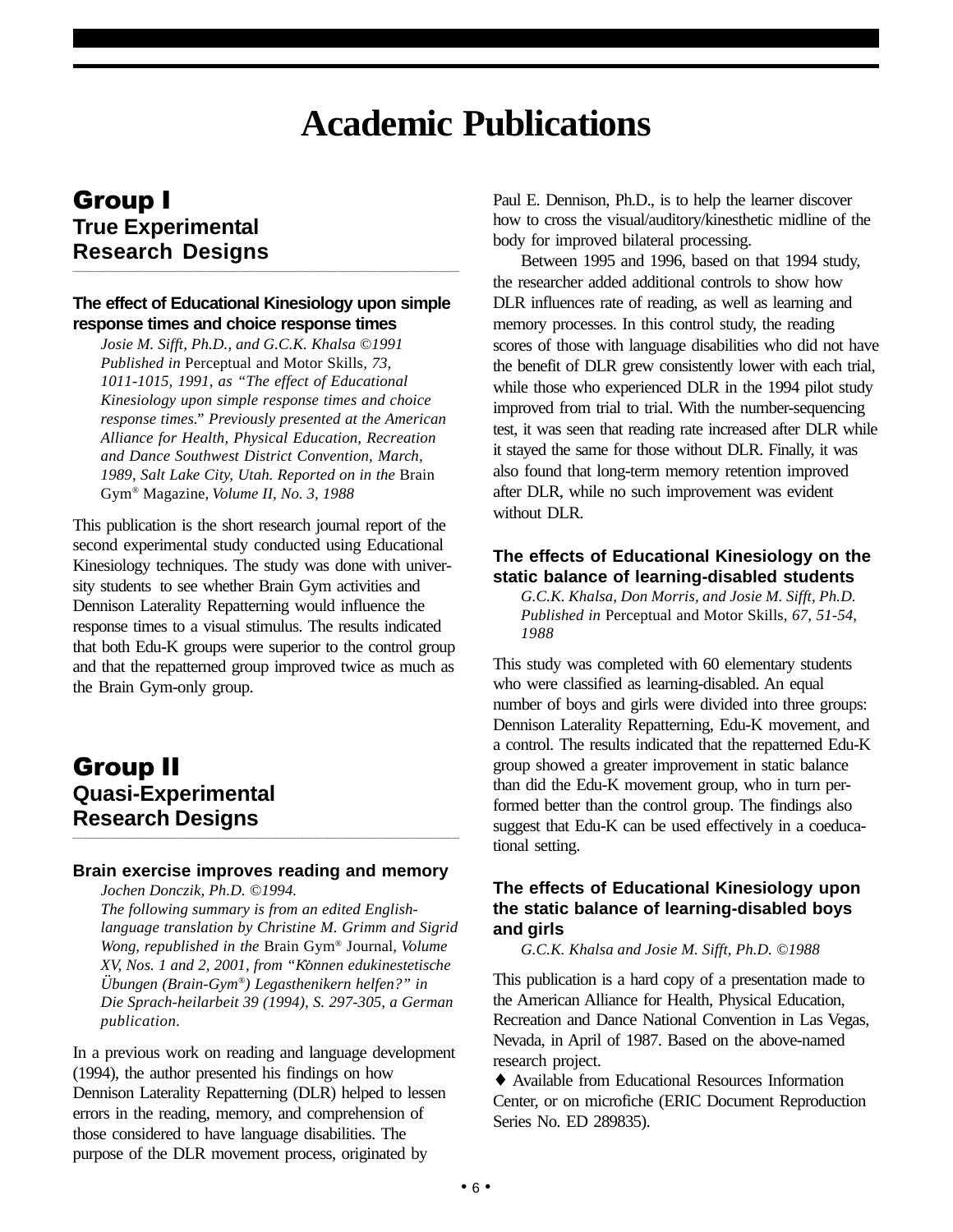### Group III **Pre-Experimental Research Designs**

**\_\_\_\_\_\_\_\_\_\_\_\_\_\_\_\_\_\_\_\_\_\_\_\_\_\_\_\_\_\_\_\_\_\_\_\_\_\_\_\_\_\_\_\_\_\_\_\_\_\_\_\_\_\_\_\_\_\_\_\_\_\_\_\_\_\_\_\_\_\_\_\_\_\_\_\_\_\_\_\_\_\_\_\_\_\_\_\_\_\_\_\_\_\_\_\_\_\_\_\_\_\_\_\_\_\_\_\_\_\_\_\_\_\_\_\_**

### **Increasing behavioral skills and level of understanding in adults: A brief method integrating Dennison's Brain Gym® balance with Piaget's reflective processes**

*C. A. Wolfsont © 2002*

Published in the *Journal of Adult Development*, 9(3), 185-201, (ISSN: 1068-0667), issued quarterly by Kluwer Academic/Plenum Publishers, P. O. Box 322, 3300 AH Dordrecht, The Netherlands. The entire article can be access on-line through a pay-per-view program, visit: <http://www.wkap.nl/prod/j/1068-0667>

Each of four adults was given an individual singlesession intervention. The sessions evaluated the behavioral skills involved in conceptually understanding how to attain personally selected goals. The method combined an analysis of the ability to understand "conservation," as identified by Jean Piaget in his "conservation tasks," with Paul and Gail Dennison's Brain Gym® balance procedure.

 Dr. Wolfsont's qualitative model of whole-brain understanding is based on the ability to coordinate three interrelated variables: figure-ground/locating; appearance-image/identifying; and word-actions/ naming effective goal-related actions. Commons et al.'s scoring scheme identifying stages/steps of hierarchical complexity was used to analyze the verbal protocols (M. L. Commons et al., 1992; Commons, Danaher, & Meaney, 2000) and functioned as the quantified dependent variable. According to the measurements used, increases were found in all four participants' conceptual understanding of how to achieve their goals as well as in the complexity of their performance.

#### **Whole-brain integration in a case of reverse reading and writing**

*O. Kuznetsova, M.D., Ph.D., and G. Kudryavtseva, M.D., of the State Institute for Postgraduate Medical Studies Department of Manual Therapy, Acupuncture, and Neurology in Novokuznetsk, Russia, ©2001*

 *The following summary is from an edited Englishlanguage translation republished in the* Brain Gym® Journa*l, Volume XVI, No. 1, 2002, from articles originally published in Russian and presented at the symposia of two medical congresses.*

*See: "Educational Kinesiology for Whole-Brain Integration in a Case of Reverse Reading and Writing." Contemporary Achievements of Applied Kinesiology, VII Congress, Gorniy Altay, Russia. Aug. 2001:41-44 and "Brain Gym® for Activation of Inter-hemispheric Connections under the Applied Kinesiology Control." Second Pacific International Traditional Medicine Congress, Vladivostok, Russia. Sept. 2001: 63-64*

This paper describes the effectiveness of Brain Gym activities in a case of reverse reading and writing in a left-handed child. Single-side and cross-lateral movements and Brain Gymmassage points were selected using surrogate muscle testing (a method derived from applied kinesiology.) The techniques, results of surrogate testing to monitor effectiveness, and overall results are included.

The article shows the relevance of Brain Gym in questions of laterality and dominance. It consisted originally of three parts: a description of the case itself; a detailed description of the Brain Gym activities and point massage from the Brain Gym literature; and a brief historical retrospective on the problem and on the physiological basis of Brain Gym activities. The details of the activities were omitted from the English-language version.

### **The Brain Gym® Option for Hyperactivity, ADD, E.H., Sp.Ed. L.D. and FAS**

*Carla Hannaford, M.A. ©1990 Published in the* Australian Journal of Remedial Education*, Volume 26, No. 1*

This essay includes the research described in "The effects of Brain Gym with Special Ed students grades three though five," and hypothesizes that Brain Gym movements can eliminate or greatly ameliorate the symptoms of hyperactivity, learning disabilities, Attention Deficit Disorder, emotional handicaps and even Fetal Alcohol Syndrome. A review of current brain literature supports the use of movement to enhance learning.

♦ 6 pages. Article was reformatted for distribution by Brenda Bowman Irvin of North Carolina and is available from Brain Gym® International.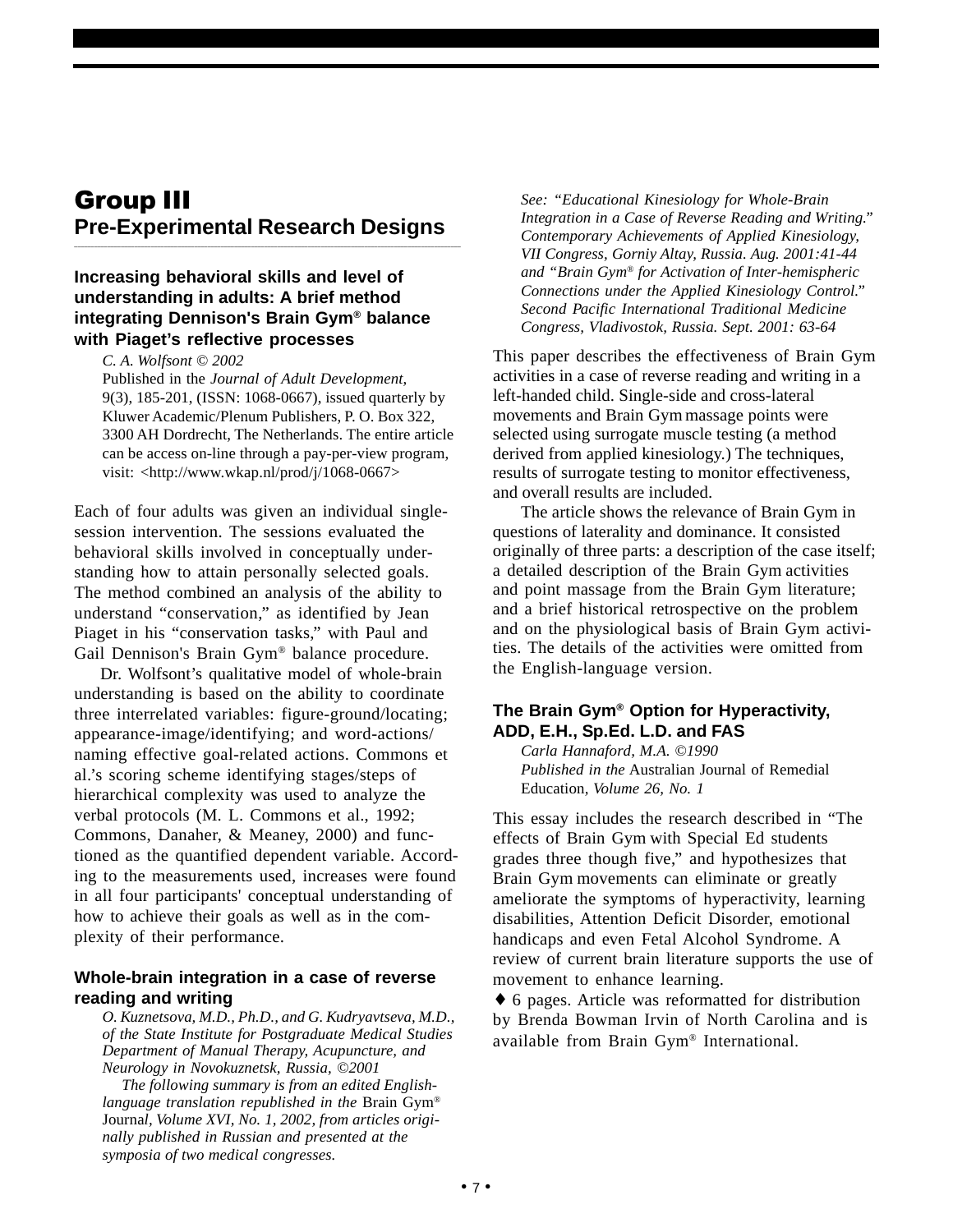### **The effect of Educational Kinesiology on hearing**

*G.C.K. Khalsa and Josie M. Sifft, Ph.D. ©1990 Presented at the American Alliance for Health, Physical Education, Recreation and Dance Regional Convention, December, 1990, Long Beach, California and then Published in* Brain Gym® Magazine*, Volume IV, No. 3, 1990*

This study was completed with 16 elementary school teachers. Each teacher was tested on the Pure-Tone audiometer before and after each movement experience. The movement experiences were 10 minutes of random movements about the room or a series of five Brain Gym activities. The results indicated that the hearing of the teachers was better after the Brain Gym activities than after the random movements.

### **Educational Kinesiology: Empowering students and athletes through movement**

*Josie M. Sifft, Ph.D. ©1990*

This publication is a hard copy of a presentation made to the American Alliance for Health, Physical Education, Recreation and Dance National Convention in New Orleans, Louisiana, in April of 1990.

An overview of Educational Kinesiology, explanation of some of the Brain Gym® activities, and review of the research to date.

♦ The full publication is available from Education Resources Information Center, or on microfiche at the library (ERIC Document Reproduction Series No. ED 320891).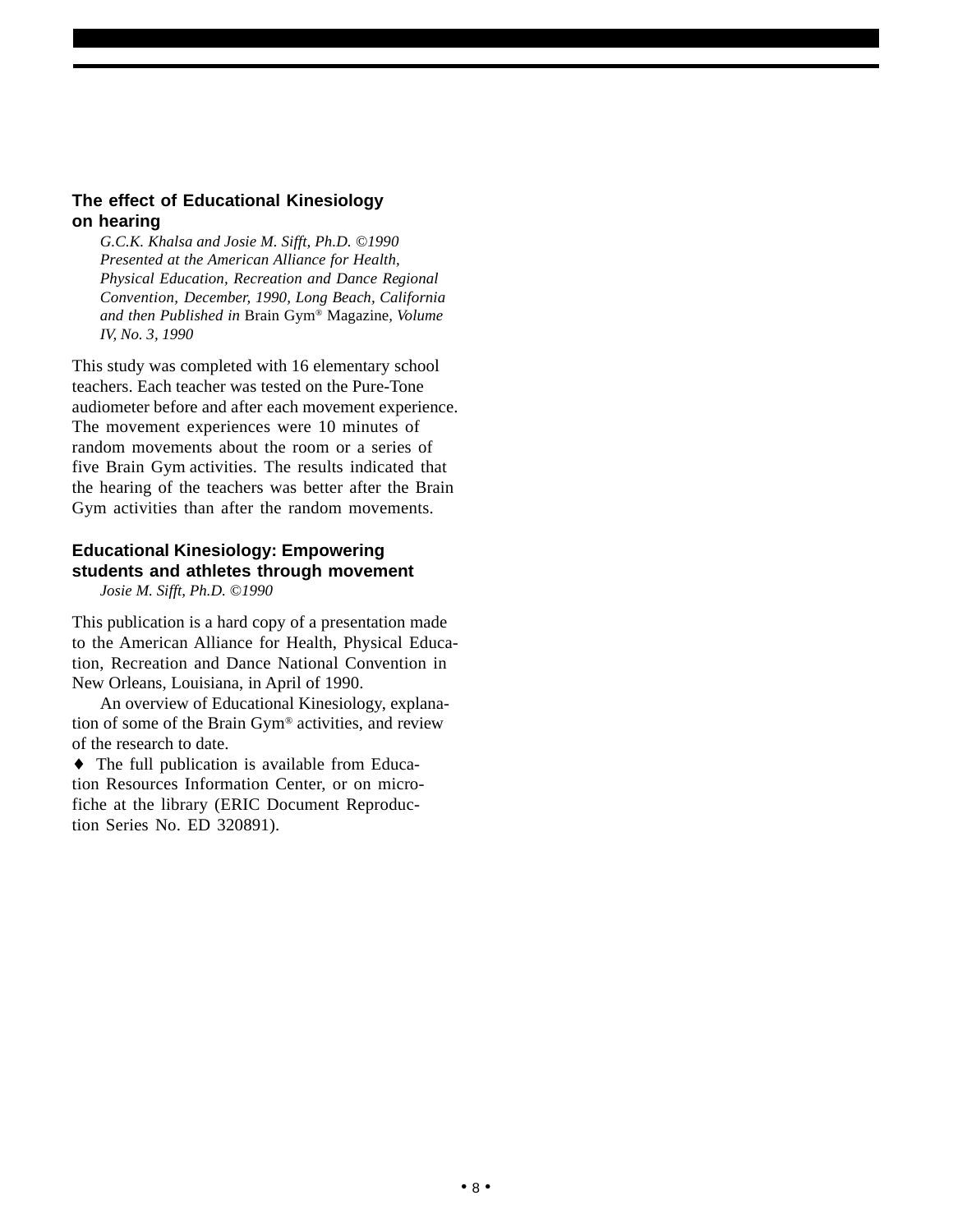## **Experimental Research**

### Group I **True Experimental Research Designs**

**The effects of Brain Gym® on reading and comprehension, as detailed in the book Das bewegte Klassenzimmer: Ein Projekt zeigt Wirkung: Ergebnisse und Anregungen fur die Praxis (The Moving Classroom: Results of a Research Project with Suggestions for School Implementation)**

**\_\_\_\_\_\_\_\_\_\_\_\_\_\_\_\_\_\_\_\_\_\_\_\_\_\_\_\_\_\_\_\_\_\_\_\_\_\_\_\_\_\_\_\_\_\_\_\_\_\_\_\_\_\_\_\_\_\_\_\_\_\_\_\_\_\_\_\_\_\_\_\_\_\_\_\_\_\_\_\_\_\_\_\_\_\_\_\_\_\_\_\_\_\_\_\_\_\_\_\_\_\_\_\_\_\_\_\_\_\_\_\_\_\_\_\_**

*Dorothea Beigel, Waltraud Steinbauer, and Kurt Zinke ©2002, available in German only. Published by VAK Verlags GmbH Kirchzarten bei Freiburg: 2002* 

The following summary gives our English readers the basis and results of this study. In an eight-week study on the effects of Brain Gym on reading and comprehension, 18 eight-year-old schoolchildren with reading difficulties were divided into three randomly assigned groups of six students each: a play group (random movements), a psychomotoric group (specific, traditional movements for sensorimotor integration), and a Brain Gym movement group. The three groups received a like amount of attention. Each group did 15 minutes of movement daily. The Brain Gym movement group did the four PACE movements (Water, Brain Buttons, the Cross Crawl, and Hook-ups) along with Earth Buttons, Space Buttons, and Dennison Laterality Repatterning. (The rest of the 26 Brain Gym movements were used only on some days). Each week, students from the University of Gie Ben examined all groups in reading proficiency. Pre- and post-testing included a timed reading of text material, with the number of errors noted, as well as the filling out (by parents and teachers) of questionnaires.

A double-blind statistical analysis of the data indicated that the children who had done the Brain Gym activities read faster, made fewer mistakes, and had better comprehension of the text material than did the two other comparison groups.

♦ A synopsis of this study is described in Das bewegte Klassenzimmer: Ein Projekt zeigt Wirkung: Ergebnisse und Anregungen fur die Praxis (The Moving Classroom: Results of a Research Project with Suggestions for School Implementation), available only in German, by Dorothea Beigel, Waltraud Steinbauer, and Kurt Zinke, published by VAK Verlags GmbH Kirchzarten bei Freiburg: 2002.

### **The effect of PACE on self-reported anxiety and performance in first-year nursing students**

*Jan Irving, Ph.D., R.N.* ©*1995 Published in* Brain Gym® Journal*, Volume X, No. 1, 1996*

This multiple baseline design was completed with 27 first-year nursing students, using three separate groups as controls during the different phases of the nine-week study. The study measured the effects of four Brain Gym activities, making up a six-minute sequence known as the PACE process, on weekly assessments of self-reported anxiety and performance on 14 technical-motor skill tests.

The PACE group experienced a 69.5% reduction in self-reported anxiety and an 18.7% increase in performance on skill tests, as compared to continued self-reporting of high anxiety and higher failure rate in the control groups not using PACE.

♦ Copies available for \$35 U.S. (including postage, with in the U.S.) Contact: Jan Irving, Ph.D., R.N.

### **The effect of Educational Kinesiology on response times of learning-disabled students**

*G.C.K. Khalsa and Josie M. Sifft, Ph.D. ©1990 Published in* Brain Gym® Magazine*, Volume II, No. 3, as "Effects of Brain Gym® on Response Time"*

This study was completed with 52 children selected from special day classes. The Brain Gym group performed a sequence of activities, while the control group engaged in random movements for about seven minutes. All children were tested for visual response time before and after the movement activities. The results indicated that those children exposed to the Brain Gym movements improved on the response time, while those in the control group did not.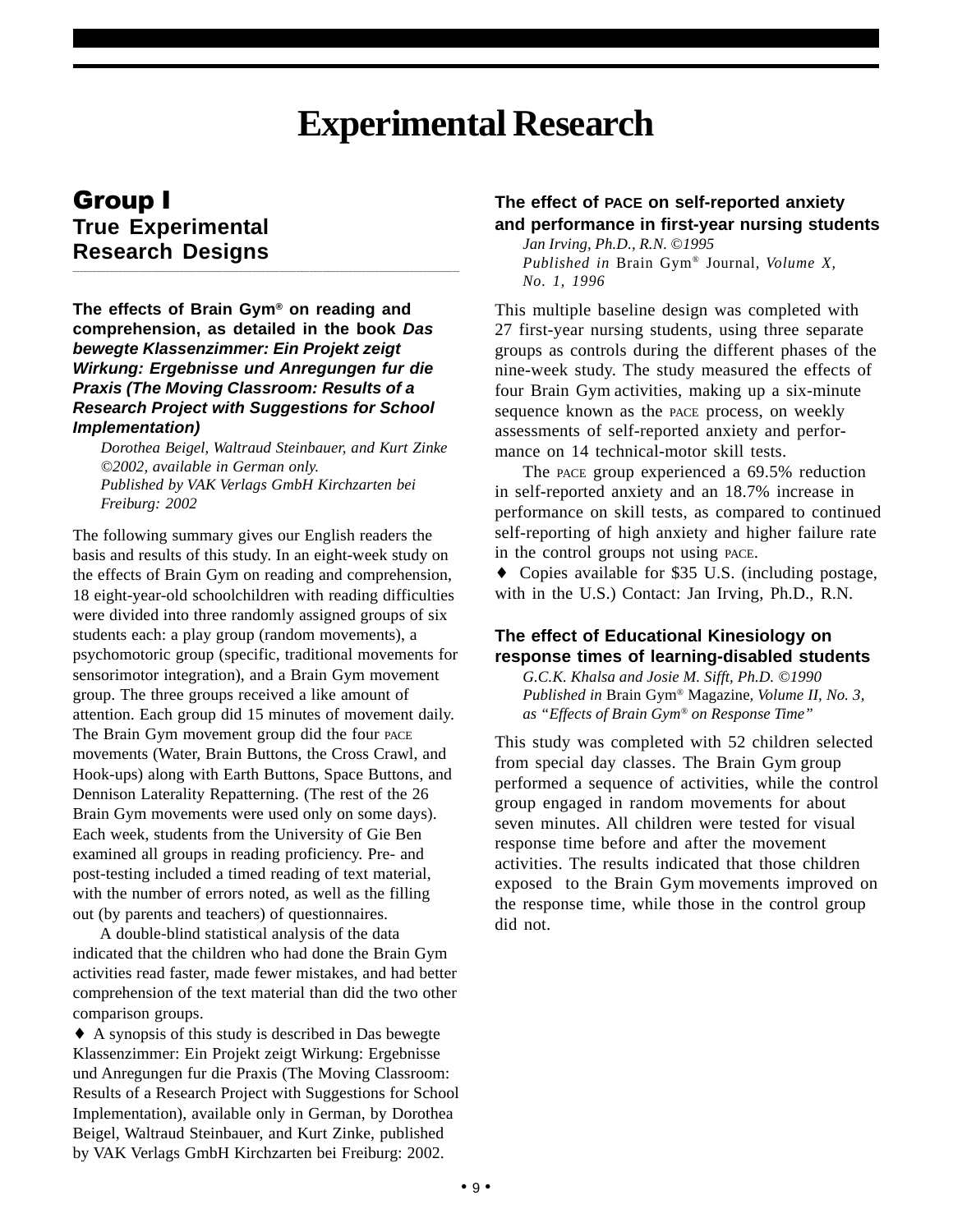#### **The effect of Educational Kinesiology upon simple and four-choice response times**

*Josie M. Sifft, Ph.D., and G.C.K. Khalsa ©1988 Reported on in the* Brain Gym® Magazine*, Volume II, No. 3, 1988*

This study with 60 university students compared a control group with two experimental groups, one using only Brain Gym activities and the other experiencing Dennison Laterality Repatterning as well as the Brain Gym activities. The results indicated that the Edu-K groups were superior to the control group in their response time to a four-choice visual light display. The repatterned group improved by twice the amount of the Brain Gym-only group.

### Group II **Quasi-Experimental Research Designs**

### **The effect of Brain Gym® on the cognitive performance of Alzheimer's patients**

**\_\_\_\_\_\_\_\_\_\_\_\_\_\_\_\_\_\_\_\_\_\_\_\_\_\_\_\_\_\_\_\_\_\_\_\_\_\_\_\_\_\_\_\_\_\_\_\_\_\_\_\_\_\_\_\_\_\_\_\_\_\_\_\_\_\_\_\_\_\_\_\_\_\_\_\_\_\_\_\_\_\_\_\_\_\_\_\_\_\_\_\_\_\_\_\_\_\_\_\_\_\_\_\_\_\_\_\_\_\_\_\_\_\_\_\_**

*G. Drabben-Thiemann, D. Hedwig, M. Kenklies, A. Von Blomberg, G. Marahrens, A. Marahrens, K. Hager ©2001 Originally presented in German and English at the 2001 Educational Kinesiology Gathering in Kirchzarten bei Freiburg, Germany. This is from an edited English-language translation published in the* Brain Gym® Journal*, Volume XVI, No. 1, 2002*

At the Clinics for Neurology and for Medical Rehabilitation and Geriatrics at Henriettenstiftung, in the Hanover region of Germany, groups of patients with Alzheimer's disease have been formed. Within the scope of activities in such training groups, the Brain Gym movements from Educational Kinesiology are used in training sessions, to enhance brain function as well as to increase body awareness.

Of the 24 test subjects in this study, 16 showed better performance after having done the Brain Gym exercises. Compared to the points achieved in the first test run, the points achieved in the second test run after the use of Brain Gym were 23% higher. Among five individual tasks, the highest growth was with task 5 (repeated word lists) at 79%. The second-highest growth was with task 3 (shopping) at 21%, followed by task 2 (conversion of numbers) at 18%. For task 1 (word lists), the increase was 13%. The test results suggest that, among Alzheimer's patients, spontaneous remembering and naming of everyday things improves after Brain Gym exercises.

### **Brain Gym® and its effect on reading abilities**

*Cecilia Koester, M.Ed. (formerly Cecilia K. Freeman) and Joyce B. Sherwood, M.A. ©2000 Published in* Brain Gym® Journal*, Volume XV, Nos. 1 and 2, 2001 as "The effect of Brain Gym® on reading abilities"*

Developed and completed by Cecilia Koester, M.Ed, and Joyce B. Sherwood, M.A., this research study used a nonequivalent control group design. A total of 205 students were assigned to either the Brain Gym group or the control group. Throughout the 1998-99 school year, 12 teachers incorporated Brain Gym in the classroom curricula. The students and teachers did a minimum of 15 minutes of Brain Gym per day. An equal number of students were randomly selected for the control group, which did not use Brain Gym. Their test scores were compared, and the results indicated that those children in the Brain Gym group doubled their reading abilities over the control group, as measured by a standardized test.

The study can be used in several ways: 1) It can be replicated. 2) It is a model that can be taken to an administrator with a request that Brain Gym be introduced into the school. 3) It includes innovative suggestions on how a classroom teacher can use Brain Gym activities in the classroom.

♦ 58 pages. Copies are available for \$20 plus \$3.20 shipping in U.S. (There is a 30% discount, plus postage, for orders of 10 or more.) Contact: Cecilia Koester, M.Ed.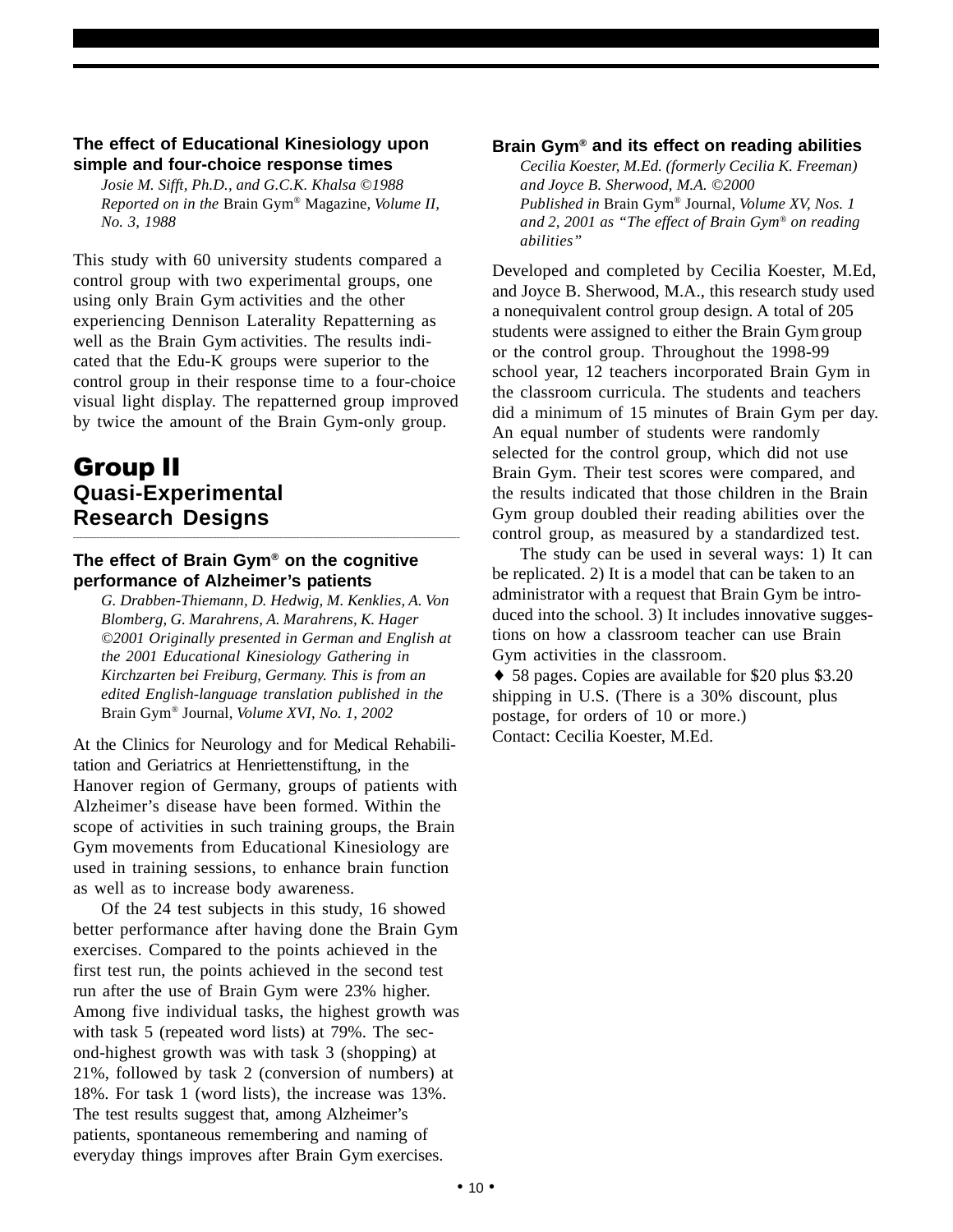### Group III

### **Pre-Experimental Research Designs**

### **Brain Gym® intergenerational mentoring program improves reading and decreases problem behaviors**

**\_\_\_\_\_\_\_\_\_\_\_\_\_\_\_\_\_\_\_\_\_\_\_\_\_\_\_\_\_\_\_\_\_\_\_\_\_\_\_\_\_\_\_\_\_\_\_\_\_\_\_\_\_\_\_\_\_\_\_\_\_\_\_\_\_\_\_\_\_\_\_\_\_\_\_\_\_\_\_\_\_\_\_\_\_\_\_\_\_\_\_\_\_\_\_\_\_\_\_\_\_\_\_\_\_\_\_\_\_\_\_\_\_\_\_\_**

*Karen Peterson, M. A. ©2002*

The Brain Gym Intergenerational Mentoring Program (IMP) was created to improve reading skills and emotional and behavioral outcomes in a group of 51 schoolchildren (grades K-5) in Maui, Hawaii, identified by teachers as needing special help. These students were paired with senior citizen mentors who were trained in Brain Gym exercises. The pairs met regularly to work on the exercises and develop mentoring relationships.

 The Program Director, Karen Peterson, M. A., is a reading specialist, an Educational Kinesiologist, and the founder of Giving Back, a 501(c)3 nonprofit tax-exempt organization. Dana Weiner, Ph.D., psychologist and health services researcher of Northwestern University, served as the program's Outcomes Evaluator. Numerous measures were used to establish the preand post-intervention levels for reading ability, behavior problems, self-esteem, and strengths. The measures included multiple perspectives (parent-, teacher-, and self-report) to arrive at an overall picture of how the children responded to the intervention.

 At the end of their participation in the program, the children had improved an average of .85 grades in reading level, according to the Slossen Oral Reading Test, and had significantly decreased hyperactivity and other symptoms of attention deficit hyperactivity disorder. It was observed that their interpersonal strengths had also significantly improved. The effects were more marked among females and among those 36 children who participated in the program for seven months or longer. The results suggest that the Brain Gym IMP, if implemented on a larger scale, is an effective tool with which to address reading difficulties and behavior problems among schoolchildren.

#### **Individual Brain Gym® work in a learningassessment lab**

*Susan J. Stewart, Ph.D. ©1998 Published in* Brain Gym® Journal *as "Research: Brain Gym in British Columbia Public Schools," Volume XIII, No. 1, 1999*

In 1995, Susan Stewart, an educational consultant, worked on a project with children in a public school in British Columbia. The purpose of the project was to determine if Dennison Laterality Repatterning and Brain Gym activities would affect students' abilities to relax, coordinate, and cross the body midline in three dimensions. Ms. Stewart noted that the students' coordination improved, and that some students' oral reading, eye-tracking, and social skills improved as well.

#### **The impact of Brain Gym® processes on sales of insurance**

*Robert Donovan with Jerry V. Teplitz, J.D., Ph.D. ©1993 Published in* Brain Gym® Journal *as part of "A Revolution in Training: Bottom Line Results of the Switched-On Selling Seminar," Volume XV, Nos. 1 and 2, 2001*

In 1993, the South Carolina Farm Bureau Insurance Company held an open enrollment for an Educational Kinesiology course known as the Switched-On Selling (SOS) seminar, and about one-third of the sales force elected to participate. Participants in the one-day course learned the Brain Gym movements, experienced Dennison Laterality Repatterning, and explored the applications of these processes to specific aspects of the selling process.

For 120 days following the seminar, the company tracked results for the SOS group as well as for those salespeople who did not attend the seminar. The results suggest that the SOS salespeople made a significant change in their performance. The SOS group increased the number of applications received for insurance policies by 39%, as compared to no increase for the control group. Similarly, the premiums earned by the SOS group went up 101%, as compared to only a 30% increase for the non-SOS group.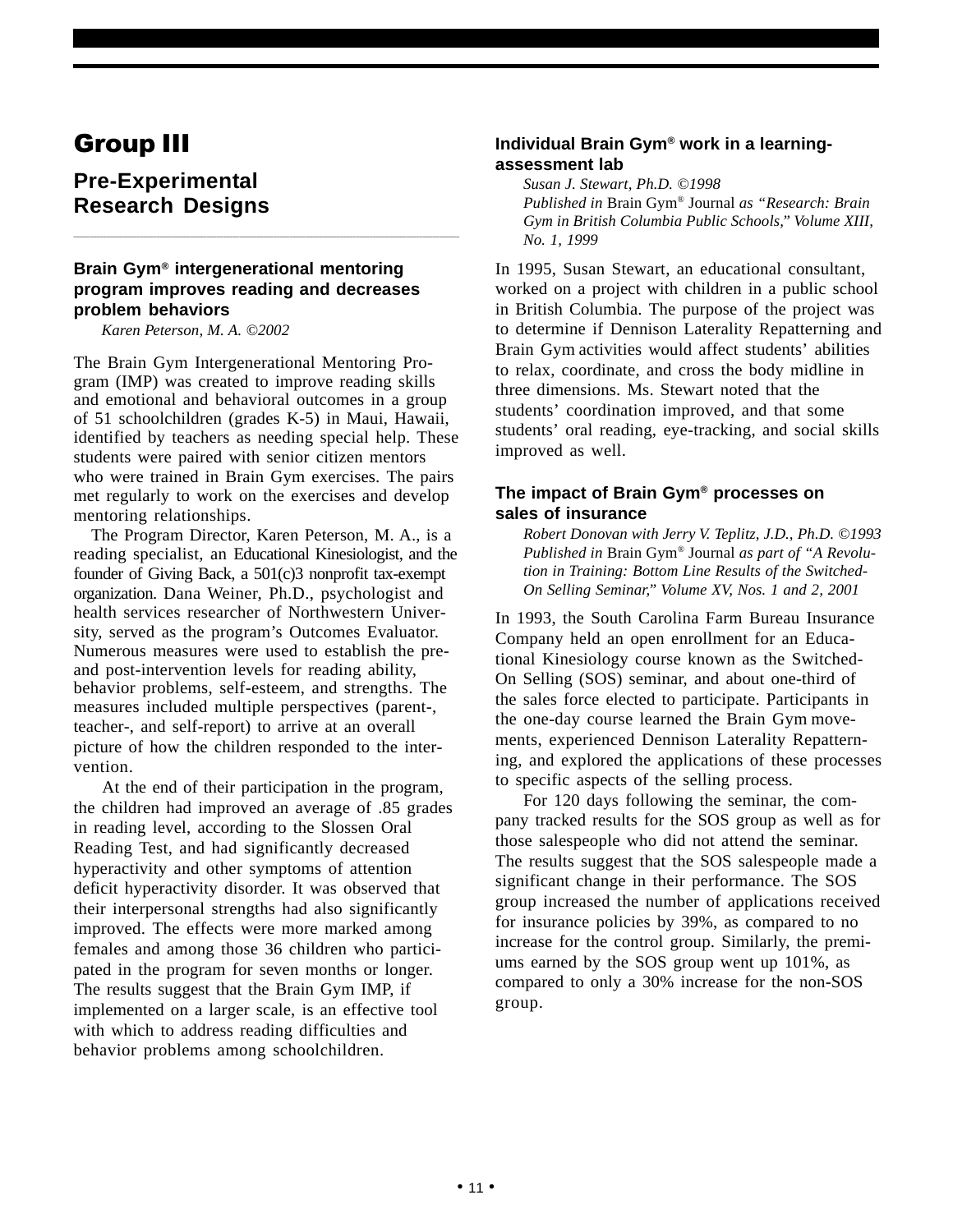### **The effects of Edu-K in a research project with second-graders**

*Al Milliren, Ed.D. ©1992 Published in* Brain Gym® Journal*, Volume X, No. 2, 1996*

In 1992, South Carolina school counselor Dr. Al Milliren conducted a study investigating the impact of Brain Gym® on elementary school students who seemed to have potential yet who experienced difficulties in learning. After being tested for both auditory and visual perception, 12 second-grade students met in small groups twice weekly for five weeks. Each meeting included Brain Gym activities; some also included Edu-K balancing. Post-testing, conducted one month after the groups were concluded, indicated measurable improvements in visual skill performance but inconclusive changes in auditory skills. In his observations, Dr. Milliren concluded that results obtained from this small group might offer some direction for further exploration and research.

#### **Using Brain Gym® for matching pitch**

*Donna Sewell ©1992 Published in* Brain Gym® Journal *as "Field Study on Using Brain Gym® for Matching Pitch, 1991-92," Volume VII, No. 1, 1993*

In 1991 and 1992, Donna Sewell, a Brain Gym Instructor and elementary and secondary schoolteacher, conducted two pre-experimental pilot studies to investigate Brain Gym's efficacy in subjects learning to match pitch. The studies were implemented at Taylorville High School in Salt Lake City, Utah, with the cooperation of the chorus teacher, Norm Wendel, and the permission of Dr. Ellis C. Worthen, Associate Director for Fine Arts for Granite School District in Salt Lake City. Participating students ranged in age from 15 to 17 years and had already been singing in a school setting for 10 years.

Study Group 1 had already received two months of excellent vocal training, yet a few were still unable to sing on pitch. Study Group 2 was untrained and most could not initially match pitch. Both groups received the same Brain Gym training. The average improvement of Group 1 was 34% at the time of the study and 41% a year later. Group 2 improved by an average of 64% at the time of the study and this percentage increased to 83% at the end of a month.

### **The effects of Edu-K on computer-related eye and muscle strain**

*Joan Spalding, M.S. ©1990 Published in* Brain Gym® Magazine*, Volume V, No. 2, 1991*

In 1990, Joan Spalding, M.S., of Mancato State University, conducted this one-group pre-test/posttest pilot study in partial fulfillment of the requirements toward her Master's Degree. The purpose of the study was to determine whether Brain Gym® and Vision Gym® activities from Educational Kinesiology have an effect on eye and muscle strain or other physical symptoms generated by use of a computer video display terminal (VDT).

The project was conducted over a six-week period. Ten subjects from 29 to 50 years who used the VDT as a principal part of their work (four or more hours daily) punctuated each hour of computer time with a five-minute break for Edu-K movements. Half the subjects were male, half female. Half were entrepreneurs, half salaried employees. Statistically significant results indicated that computer breaks for Edu-K activities contribute to a lessening of visual- and muscle-related stress.

### **The effects of Brain Gym® with Special Ed students grades three though five**

*Carla Hannaford, M.A. ©1990 Published in* Smart Moves: Why Learning Is Not All In Your Head*, by Carla Hannaford, Ph.D.*

In 1989-1990, Carla Hannaford, M.A., an educator and neurophysiologist, implemented a year-long, one-group pre-test/post-test study in the Hawaii School District. Hannaford incorporated Brain Gym in the classroom with 19 fifth graders in Special Education. Pre- and post-tests were completed using the Brigance Inventory of Basic Skills. Post-tests showed a one- to two-year growth for all students on the reading and comprehension testing, and growth of one or more years for more than 50% of the students on math scores greater results than might have been expected for Special Education students. Behavior patterns also improved.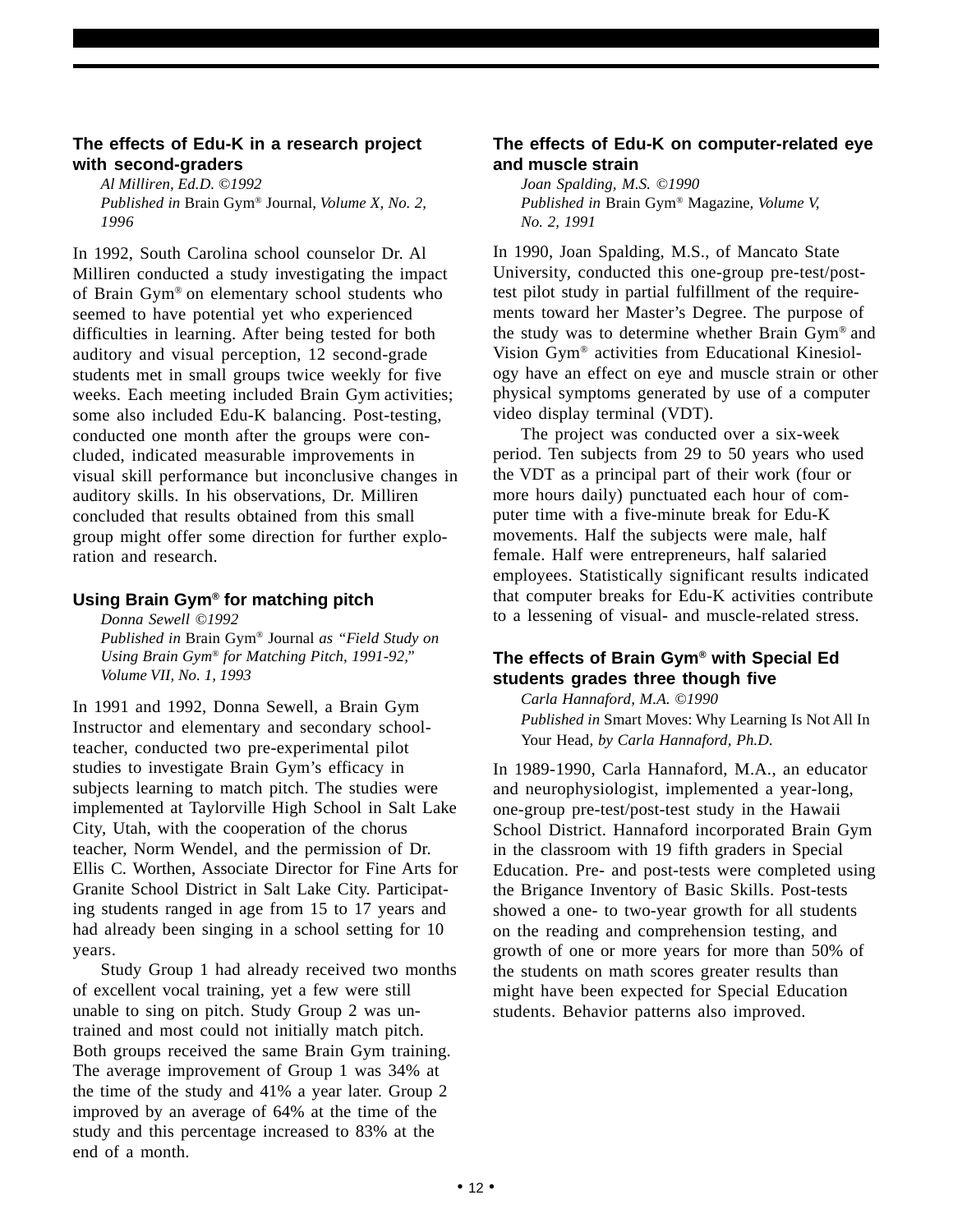### **The effects of combined Brain Gym® and mountaineering experiences on teen and preteen scholastic achievement**

*George Gardner and Colleen Carroll-Gardner ©1989 Published in* Brain Gym® Magazine*, Volume IV, No. 3, 1990, as "Trekking with Brain Gym® in Nepal"*

In 1989, under the supervision of teachers George and Colleen Gardner, preteens and teenagers learned and implemented Brain Gym for reading, communication, and mountaineering skills in a 14-day wilderness program in Colorado.

In this one-group, pre- and post-test research design, results from each two-week program suggest that most participants initially performed as much as one grade level below their true potential. After learning and integrating the Brain Gym activities, participants were able to perform at an average level six to eight months higher than their baseline score.

### **The effects of Edu-K in a remedial summer school program**

*Helen Cox and Al Milliren, Ed.D. ©1989 Published in* Brain Gym® Journal*, Volume III, No. 2, 1989 as "Options in Health and Education: Developing Sensory Readiness"*

In 1989, Helen Cox, Director of the Options in Health and Education Learning Center, and Dr. Al Milliren implemented a one-group pre-test/post-test study measuring the effects of Educational Kinesiology and Char-L Intensive Phonics in a remedial summer school program held at Brimfield Public Grade School in Brimfield, Illinois.

The program was funded by a Chapter One federal grant. Post-test results on Slosson tests showed a greater increase in math and reading skills than could ordinarily be expected in a summer school program.

### **The effects of Edu-K on psychometric measures of achievements of Special Ed elementary students**

*Lark Carroll ©1988*

In 1987-88, Brain Gym® Instructor Lark Carroll supervised this one-group, pre-test/post-test study in a Berkeley, California, public school Special Ed class. The study was funded with a \$500 grant from Berkeley Public Education Foundation.

The purpose of the study was to determine whether Dennison Laterality Repatterning and Brain Gym used over an eight-month period would affect the word recognition, hand-eye coordination, and self-esteem skills of 10 students in second and third grade. Results showed greater improvement on the standardized tests than would normally be expected.

### **The effects of Edu-K in the classroom on beginning reading skills**

*Dorothy H. L. Carroll, Ed.D. ©1987 Published in* Brain Gym® Magazine *Volume II, No. 2, 1988, as "Positive Activities"*

In 1987, 22 first graders in Pennsylvania, under the supervision of educator Dorothy H. L. Carroll, Ed.D., and classroom teacher Mary Ann Wittle, took part in this eight-week, one-group, pre-test/post-test study. The program consisted of Dennison Laterality Repatterning in the third and eighth week and about 15 minutes a day of Brain Gym activities.

The purpose of this study was to determine whether the Edu-K techniques would affect students' recognition and reproduction of letters or numbers, their auditory and visual discrimination of sounds and words, or their ability to match and reproduce designs as assessed by standardized tests.

The results indicated that nearly all of the children who made errors on the pre-tests improved their performances on those same tests 10 weeks later.

### **A longitudinal perspective on Edu-K outcomes with Special Ed students in Australia**

*Peter Whetton ©1987*

In 1986-87, Peter Whetton, senior Special Education instructor at Christies Beach High School in Christies Beach, Australia, implemented this informal project over three terms.

The purpose of the project was to determine whether the inclusion of Brain Gym® movements would have an effect on the behavior, coordination, attention span, or academic skills of high school students in a Special Education classroom. In Part One of the study, 12 students were divided into four groups: the Brain Gym group or one of three control groups.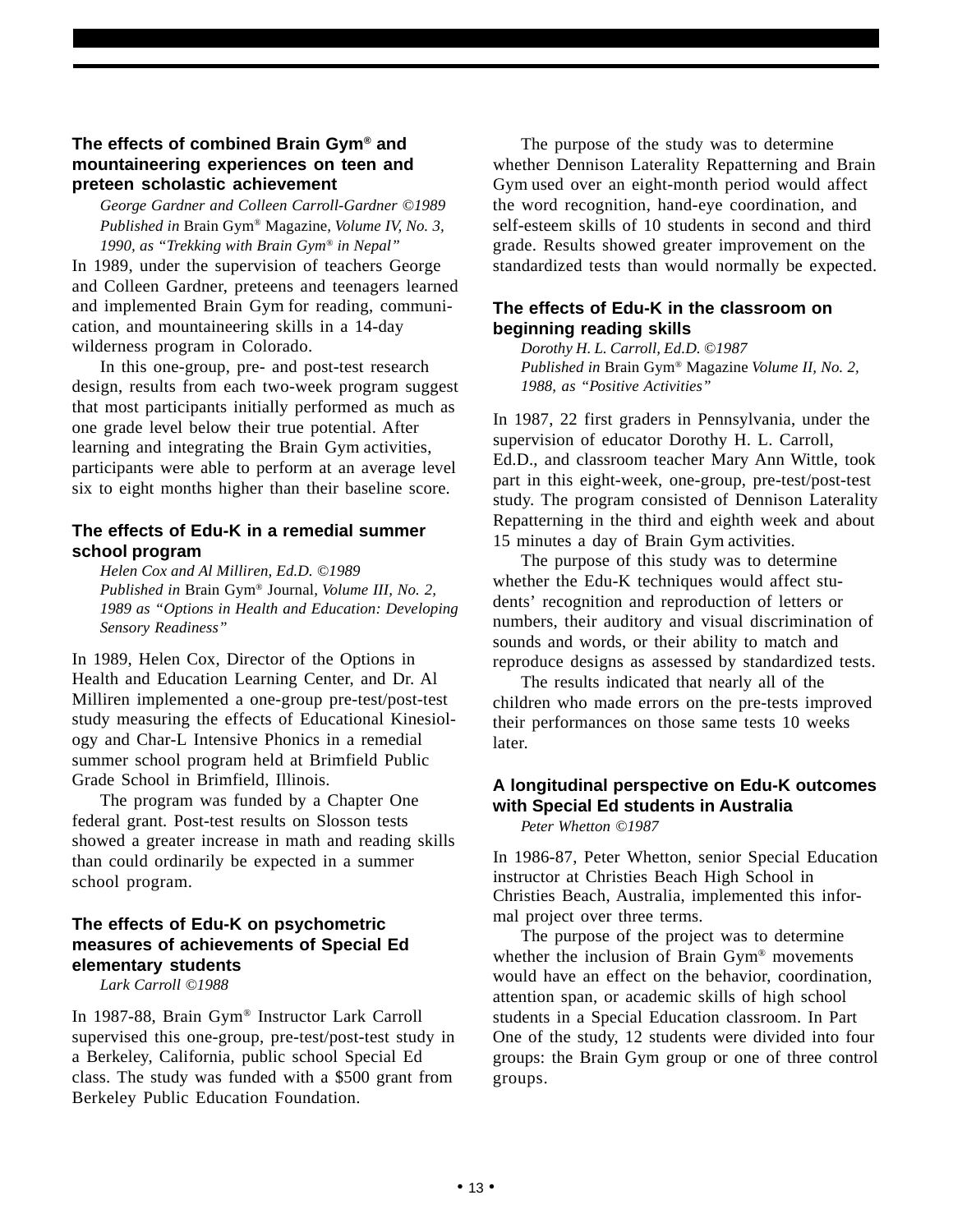The results showed that the Brain Gym group improved markedly in all areas, the two control groups using movement showed small areas of improvement, and the control group with no movement showed no improvement.

In Part Two of the study, all students chose to do only Brain Gym for the nine-week period. Results showed continued improvements. In Part Three, Brain Gym was not used in the classroom for the eight-week period. Results showed that skills and behaviors declined until Brain Gym was reintroduced.

A four-year longitudinal retrospective of participants is included, showing an average age growth of four to five years in reading, math, and spelling, and more than seven years' growth in comprehension.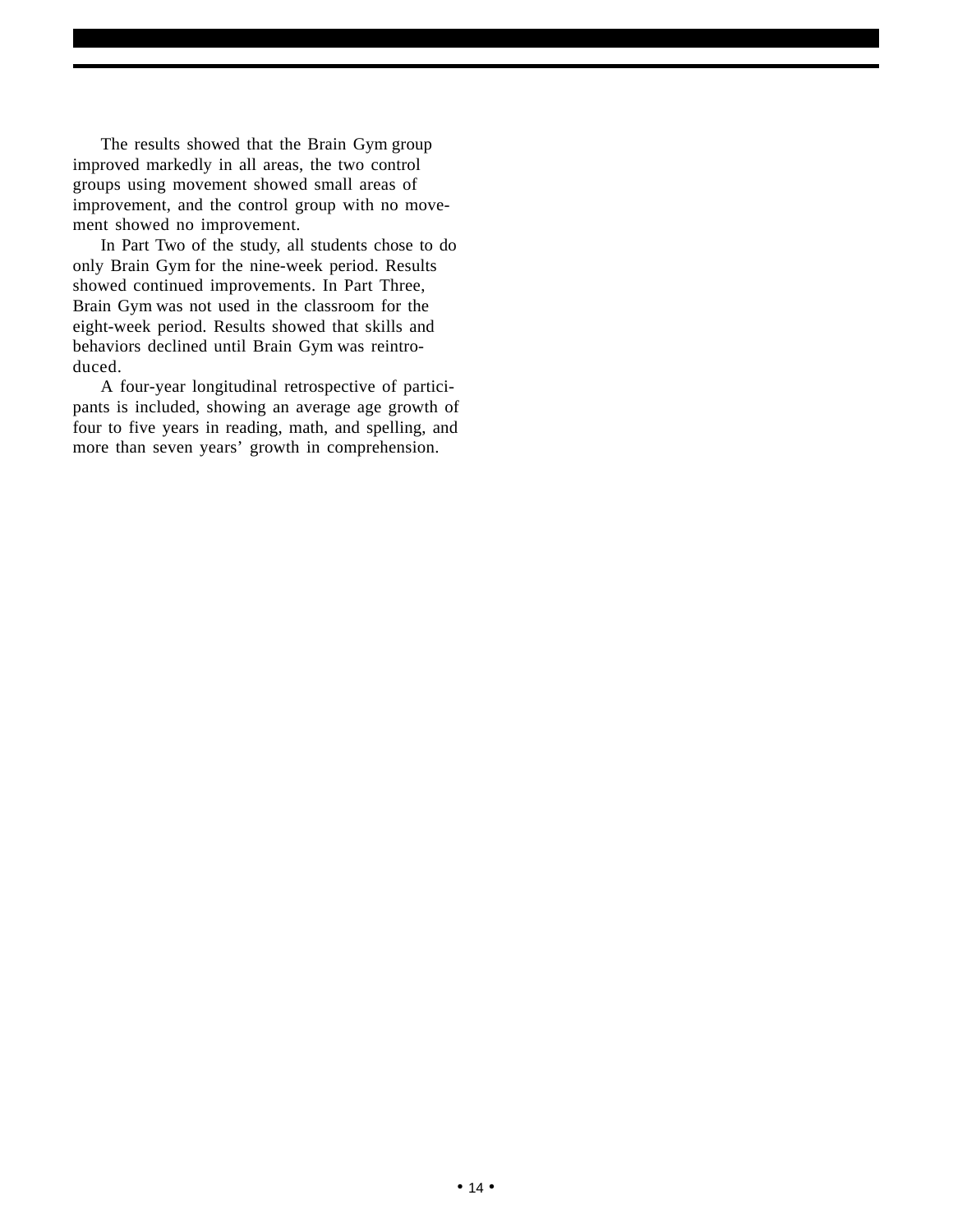## **Descriptive Research**

### Group I **Qualitative Research Designs**

### **The results of the use of Brain Gym® movements in a network-marketing seminar**

**\_\_\_\_\_\_\_\_\_\_\_\_\_\_\_\_\_\_\_\_\_\_\_\_\_\_\_\_\_\_\_\_\_\_\_\_\_\_\_\_\_\_\_\_\_\_\_\_\_\_\_\_\_\_\_\_\_\_\_\_\_\_\_\_\_\_\_\_\_\_\_\_\_\_\_\_\_\_\_\_\_\_\_\_\_\_\_\_\_\_\_\_\_\_\_\_\_\_\_\_\_\_\_\_\_\_\_\_\_\_\_\_\_\_\_\_**

*Jerry V. Teplitz, J.D., Ph.D. ©2002 This document is related to two other research documents. See: "The impact of Brain Gym® processes on sales of insurance" by Robert Donovan, 1993, and "Switched-On Selling Research Report" by Dr. Jerry V. Teplitz, 1992, updated in 2001*

This pilot study included 25 network marketers who participated in a Switched-On Network Marketing seminar. The results are drawn from analysis of a 17-question pre- and post-seminar questionnaire, designed as a baseline and comparison measurement scale and administered at the beginning and end of the training day.

It is postulated that the use of Brain Gym in the network-marketing context will help to eliminate stresses that function as blocks to sales and marketing/promotional abilities. The seminar is structured around a series of Brain Gym Action Balances, each dedicated to a specific skill area, with a variety of Brain Gym movements being practiced.

Through the use of standard statistical measures, it was confirmed that the seminar had a significant (positive) impact upon participants.

The research report makes a presentation of the global results for the entire group for all questions, followed by a breakdown of results for a selection of questions. A comparison between the earlier Switched-On Selling seminar study and the style and results of this seminar and study is also made.

#### **Switched-On Selling Research Report**

*Jerry V. Teplitz, J.D., Ph.D. ©1992, updated in 2001 Published in* Brain Gym® Journal *as part of "A Revolution in Training: Bottom Line Results of the Switched-On Selling Seminar," Volume XV, Nos. 1 and 2, 2001*

An original study, completed in 1992, analyzes the attitudinal changes toward various elements of the sales process of participants who attended a one-day Switched-On Selling seminar. The 149 participants answered 18 questions at the beginning and also at the end of the session. The seminar included Brain Gym activities and covered many aspects of the

selling process, such as prospecting, presenting, and follow-up.

Two items revealed the highest level of change. On the statement "I handle rejection well," the number of salespersons in disagreement dropped from 56% at the beginning of the seminar to only 8% at the conclusion. On the statement "It is easy for me to make cold calls using the telephone," only 42% agreed or strongly agreed on the prequestionnaire. At the end of the seminar, 90% responded with "agree" or "strongly agree."

In 2001 the research report compiled all Switched-On Selling seminar data gathered to date. In comparing those who completed only the preand post- forms (374 participants') with those who also completed the one-month-later forms (61 participants) , we found a very high degree of correlation between the two groups. The combined responses indicate that changes not only held, they increased during the one-month period following the seminar.

Analysis of the data suggests that Switched-On Selling seminars could have a positive impact on the attitudes of salespeople, and the results could continue to increase out in the field.

♦ For a complete copy of the SOS Research Report, go to www.teplitz.com/switched-main.htm.

### **The results of a Brain Gym® course at an educational program for underprivileged children in Bangladesh**

*Peter Winkelmann ©2000 Published in* Brain Gym® Journal*, Volume XV, Nos. 1 and 2, 2001*

In 1999, 10 UCEP (Underprivileged Children Educational Program) teachers completed their Brain Gym training in Switzerland with instructor Peter Winkelmann.

In February of the next year, some of these trainees taught a three-day course for 20 schoolteachers in Drake, Bangladesh. Two months after the course, a questionnaire was sent out to participants. Of the 20 questionnaires sent out, 15 were returned, and these showed positive results in the areas of communication, behavior, academic performance, and health.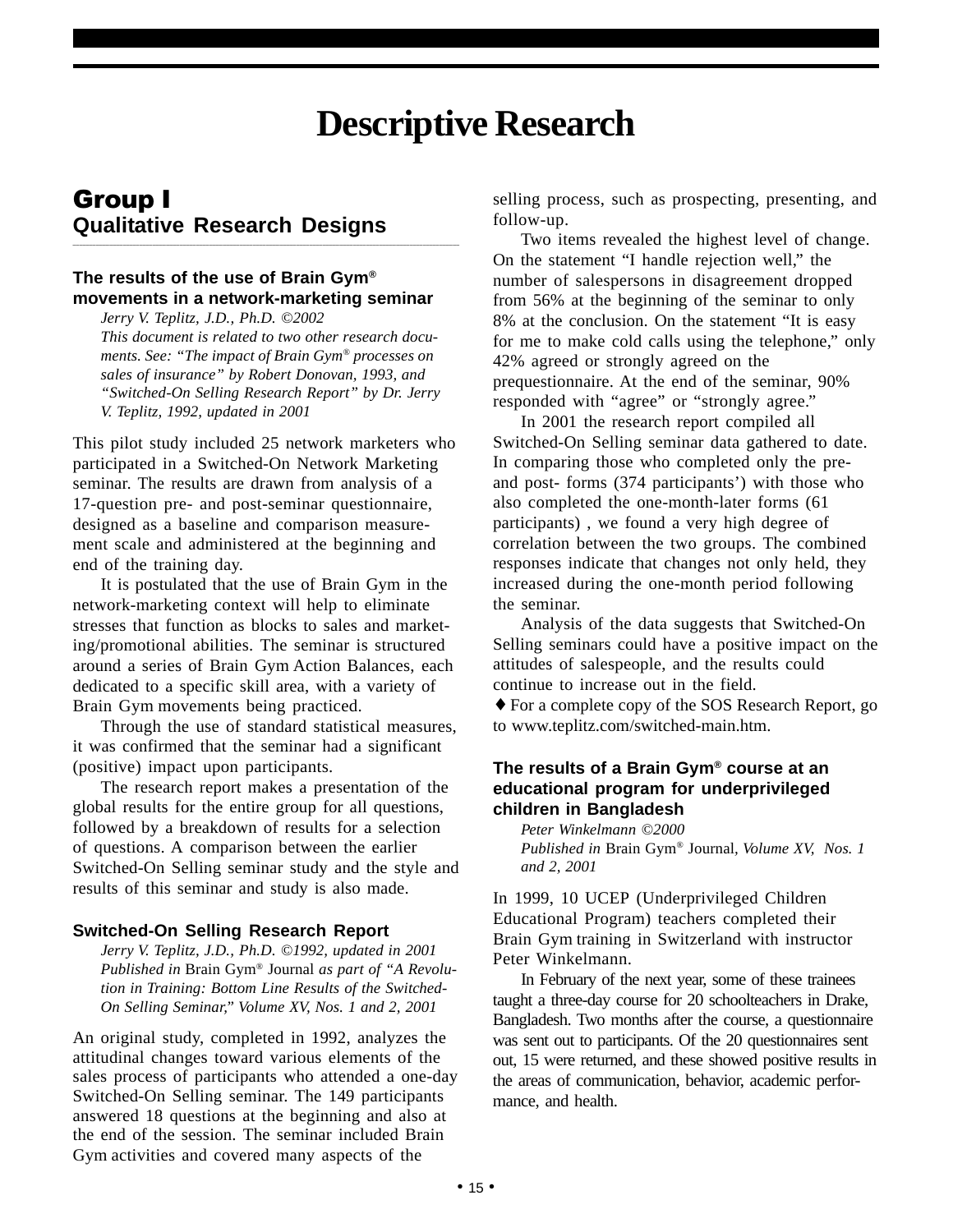### **Brain Gym® in a program for teachers and health staff in North Sulawesi, Indonesia**

*Peter Winkelmann ©2000* Published in *Brain Gym® Journal*, Volume XV, Nos. 1 and 2, 2001

A trained nurse and certified Brain Gym Instructor, Elizabeth Demuth, in her work for a hospital-based primary healthcare project in the Province of North Sulawesi, Indonesia, incorporated Brain Gym courses into the training component of the project as part of its program for teachers and health staff in the province. Those courses are sold on a costrecovering basis, with expenditure for overhead and promotion being covered by the Swiss funding agency SOAM as part of their regular support to this project.

Mrs. Demuth has taught Brain Gym courses to more than 100 people in the province—mostly kindergarten and primary schoolteachers. This program is being positively received by the implementing organization, GMIM Health Services, and by various governmental educational institutions.

Questionnaires sent to kindergarten teachers six months after they had completed an introductory course yielded the following information: All participants who responded to the survey used Brain Gym in class, either daily or two to three times per week. The following personal improvements were reported: an increase in joy at work, improved concentration, improved relations between teachers and children, and an improved working atmosphere. Many participants reported that the performance of the children had improved—motor skills, learning songs and poems by heart, concentration, and speed in solving puzzles. All teachers said they would like to do an advanced course in Brain Gym.

### **Using Brain Gym® with hearing-impaired children in Flores, East Indonesia**

*Peter Winkelmann ©1999* Published in *Brain Gym® Journal*, Volume XV, Nos. 1 and 2, 2001

Beginning in 1997, Peter Winkelmann practiced Brain Gym (also locally called Learning Gymnastics) once a week with a group of 20 deaf children at the Handicapped Children's Home (Skoluh Luar Biase, SLB), in Ruteng, West Flores, for one and a half years. Besides noticing that the exercises were popular with the children, he observed that many of them made remarkable progress in several skills.

When comparing the children's abilities in mathematics, reading, writing, and sports before and after practicing in Brain Gym, measurable improvements were evident, which Mr. Winkelmann has documented through a number of empirical surveys.

### **A year of Learning Gymnastics (Brain Gym®) at Dorkas kindergarten, North Sulewesi**

*Peter Winkelmann ©1998 Published in* Brain Gym® Journal*, Volume XV, Nos. 1 and 2, 2001*

At the time of the study, Dorkas kindergarten in Tomohon had 30 children between the ages of five and six. It had three staff members, led by Fride Ledi Lengkong.

Mrs. Lengkong's report of a year of regular Learning Gymnastics, consisting of 15-minute sessions in the morning and brief breaks during lessons, is as follows: teaching and learning became more animated and the concentration and participation of the children improved. During the course of the year, the children learned a record 60 songs and two plays by heart. Verbal expression improved and readiness to ask questions increased—a child who was to have been referred to a speech therapist improved so much that therapy became unnecessary. When the class moved on to primary school, their new teacher remarked on the noticeable vitality of Mrs. Lengkong's children.

### **Brain Gym® for preschoolers in a Headstart program**

*Gail E. Dennison and Diane Lehman ©1996 Published in* Brain Gym® Journal*, Volume XV, Nos. 1 and 2, 2001*

In 1996 Gail Dennison, educator and co-developer of the Brain Gym program, and Diane Lehman, Brain Gym Instructor and nutritional consultant to Ventura County Headstart schools, implemented a five-week experimental Brain Gym program with 15 preschoolers.

The intent of the program was to support the development of readiness skills of posture and coordination and to help the children develop eye-teaming and listening skills for the near-point tasks of drawing, reading and writing. Significant observational and anecdotal data were realized from the study. Results indicated many improvements for individual students as well as their teachers, suggesting areas for further study.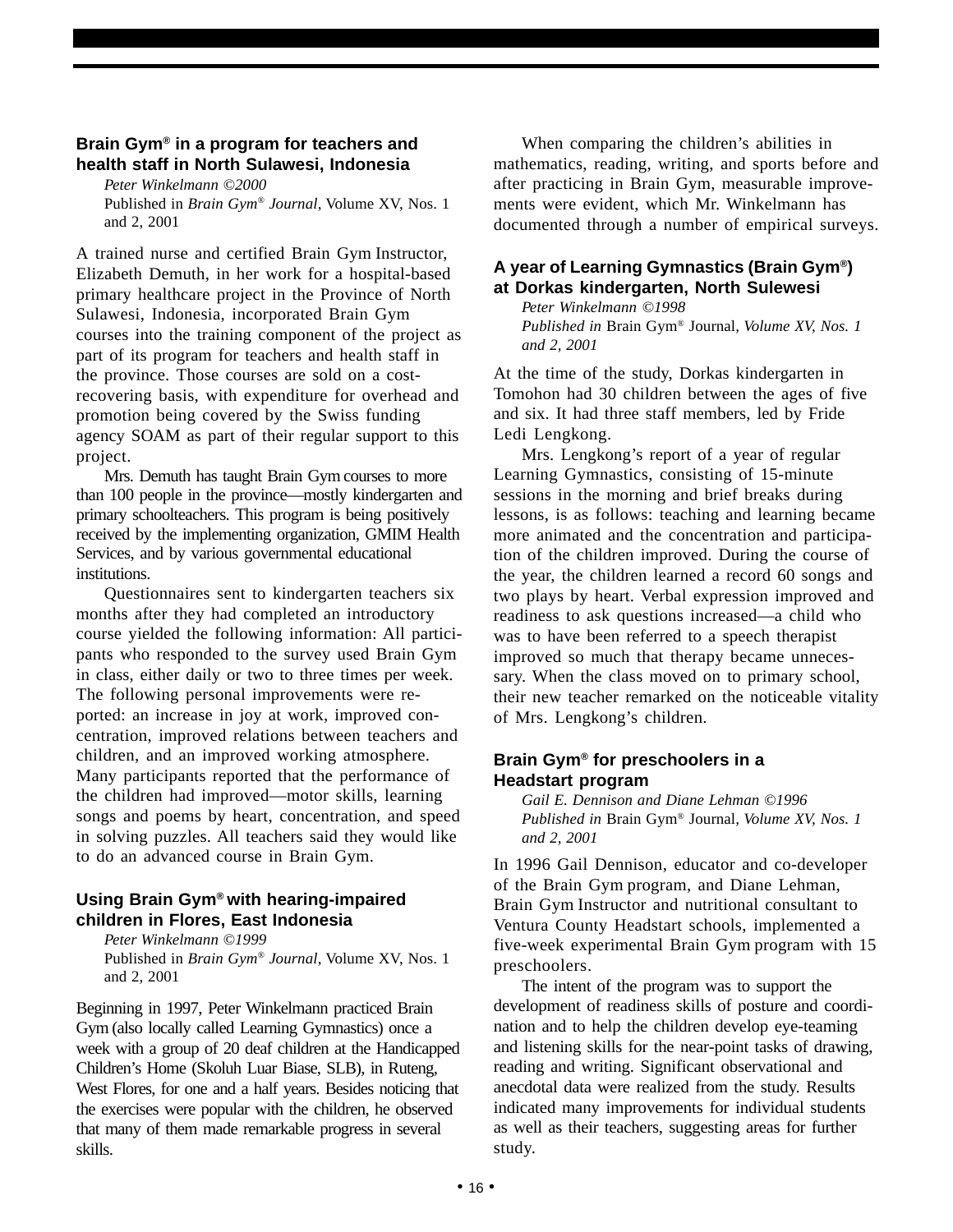### **The effects of Brain Gym® in a district-wide Canadian field study**

*Nancy McGovern, P.T. ©1991*

In June of 1991, Nancy McGovern, District Physiotherapist for the Department of Special Services, implemented a qualitative small group study as a pilot program in School District 24, Kamloops, British Columbia, Canada.

The purpose of this study was to consider the possible inclusion of Brain Gym movements in the curriculum for learning-disabled students. Originally, nine schools, 12 teachers, 15 key students, and 3 sensorimotor P.E. groups were involved. Interest in the program eventually generated the involvement of one additional school, 21 teachers, and 12 key students.

Approximately 600 students in the 10 schools were involved. Perceptual tests, parents feedback, and teacher and student observations comprised the evaluation. Results indicated many improvements for individual students and for whole classes, and suggested elements were presented for implementation.

### **The effects of Educational Kinesiology on academic and social skills of high school students in Israel**

*Jeanette Primost ©1990 Published in* Brain Gym® Magazine*, Volume VI, No. 1, 1992*

In 1989 and 1990, Jeanette Primost used Educational Kinesiology with 12 high school students in Tel-Chai, Israel. She saw each pupil weekly for six or more sessions. The first session began with a Wonder Balance for eyes, ears, writing, and wholebody movement. Jeanette let the students direct her as to what they needed, using the Edu-K balance format from both Basic and In-Depth processes. This qualitative, small-group report was coauthored by Jeanette and Chana Shar'abi, head of the learning center, who gathered data on students' learning skills, motivations, and personal feelings about exams from teachers, parents, and the students themselves. Results indicated that seven pupils out of the 12 benefited noticeably.

### Group II **Correlational Research Designs**

### **The influence of Brain Gym® movements on the work of muscles and on dynamics and posture reflexes**

**\_\_\_\_\_\_\_\_\_\_\_\_\_\_\_\_\_\_\_\_\_\_\_\_\_\_\_\_\_\_\_\_\_\_\_\_\_\_\_\_\_\_\_\_\_\_\_\_\_\_\_\_\_\_\_\_\_\_\_\_\_\_\_\_\_\_\_\_\_\_\_\_\_\_\_\_\_\_\_\_\_\_\_\_\_\_\_\_\_\_\_\_\_\_\_\_\_\_\_\_\_\_\_\_\_\_\_\_\_\_\_\_\_\_\_**

*Svetlana K. Masgutova, Ph.D. ©1999 Published in* Brain Gym® Journal*, Volume XI, Nos. 1 and 2, 2001. See also the following* Brain Gym® Journal *articles: "Educational Kinesiology and Vigotsky's Mind-Body Psychology," Volume X, No. 3, 1996; "Educational Kinesiology in Russia: The Possibilities in Education and in Psychological Practice," Volume IX, No. 3, 1996; and "Brain Gym® in Russia: Applications in Psychological Practice," Volume IX, No. 1, 199*5

This descriptive study was designed to identify the correlation between infant reflexes, specific muscle groups, specific Brain Gym activities, and the Three Dimensions of learning as set forth by Paul and Gail Dennison. The high correlation in a population of 522 "at risk" children suggests the need for educators to address the physical development of children, enabling them to integrate the infant reflexes and postural dimensions through brain-integration technology such as the Brain Gym activities. ♦ Copies will be available in the near future.

Contact: Svetlana K. Masgutova, Ph.D.

### **Correlates of Educational Kinesiology repatterning pre-checks with "at-risk" populations**

*Robert Eyestone ©1990 Published in* Brain Gym® Magazine*, Volume II, No. 2, 1988, as* "Heterolateral or Homolateral Processing"

From 1987 to 1990, Robert Eyestone, M.S., Educational Psychologist with the Weber County Mental Health Department in Weber, Utah, conducted three studies using the Edu-K repatterning pre-checks to determine whether specific populations were using one-sided or cross-lateral processing of visual and/ or motor information.

In the 1987-88 study, 257 of 270 participants tested from a population defined as being at-risk tested one-sided; 37 of 310 participants in the group not defined as "at-risk" tested one-sided.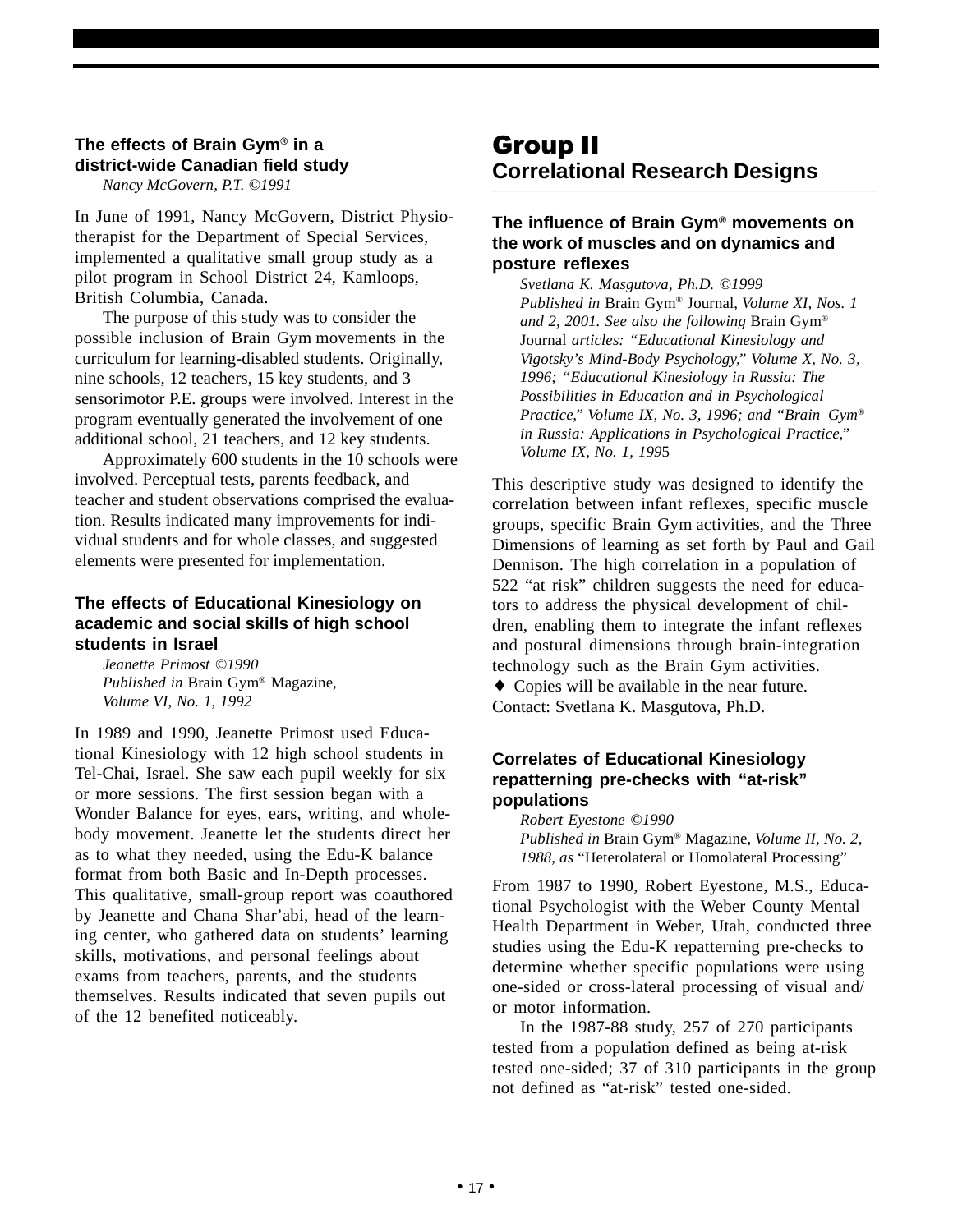In the 1988-89 study, 539 of 552 participants from "at-risk" populations tested as one-sided processors.

In the 1989-90 study, 202 of 204 participants from "at-risk" populations tested as one-sided; 1 of 97 participants in the group not defined as at-risk tested one-sided.

This study was conducted specifically for the purpose of measuring the effectiveness of the screening device to determine ease of processing. Highly significant correlates were found between those tested as using homolateral processing and those in Resource, Handicapped, or Juvenile Detention Centers. Results suggest that the Dennison test for laterality may be an effective tool for screening individuals for further testing.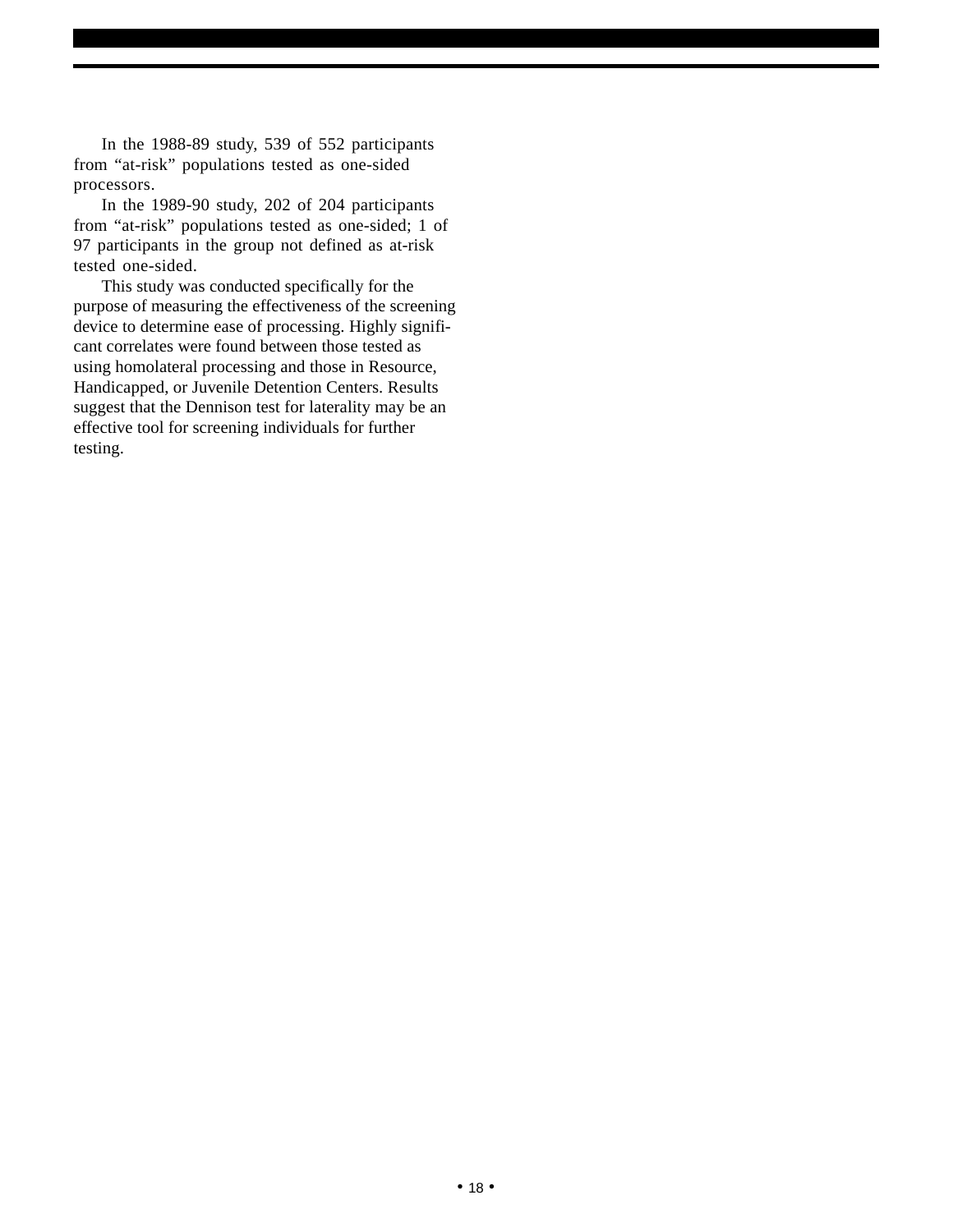## **Author Index**

### **B**

Beigel, Dorothea 9

### **C**

Carroll, Dorothy H. L. 13 Carroll, Lark 13 Carroll-Gardner, Colleen 13 Cox, Helen 13

### **D**

Dennison, Gail E. 16 Diamond, Susan J. 5 Donczik, Jochen 6 Donovan, Robert 11 Drabben-Thiemann, G. 10

### **E**

Eyestone, Robert 17

### **F**

Freeman, Cecilia (see: Koester)

### **G**

Gardner, Colleen (see: Carroll-Gardner) Gardner, George 13

### **H**

Hager, K. 10 Hannaford, Carla 7, 12 Hedwig, D. 10

### **I**

Irving, Jan 9

### **K**

Kenklies, M. 10 Khalsa, G.C.K. 6, 8, 9, 10 Koelman, Anka 5 Koester, Cecilia, 10 Kudryavtseva, G. 7 Kuznetsova, O. 7

### **L**

Lehman, Diane 16

### **M**

Marahrens, A. 10 Marahrens, G. 10 Masgutova, Svetlana K. 17 McGovern, Nancy 17 Milliren, Al 12, 13 Morris, Don 6

### **P**

Peterson, Karen 11 Primost, Jeanette 17

### **S**

Sewell, Donna 12 Sherwood, Joyce B. 10 Sifft, Josie M. 6, 8, 9, 10 Spalding, Joan 5, 12 Steinbauer, Waltraud 9 Stewart, Susan J. 11

### **T**

Teplitz, Jerry V. 11, 15

### **V**

Von Blomberg, A. 10

### **W**

Whetton, Peter 13 Winkelmann, Peter 15, 16 Wolfsont, C. A.7

### **Z**

Zinke, Kurt9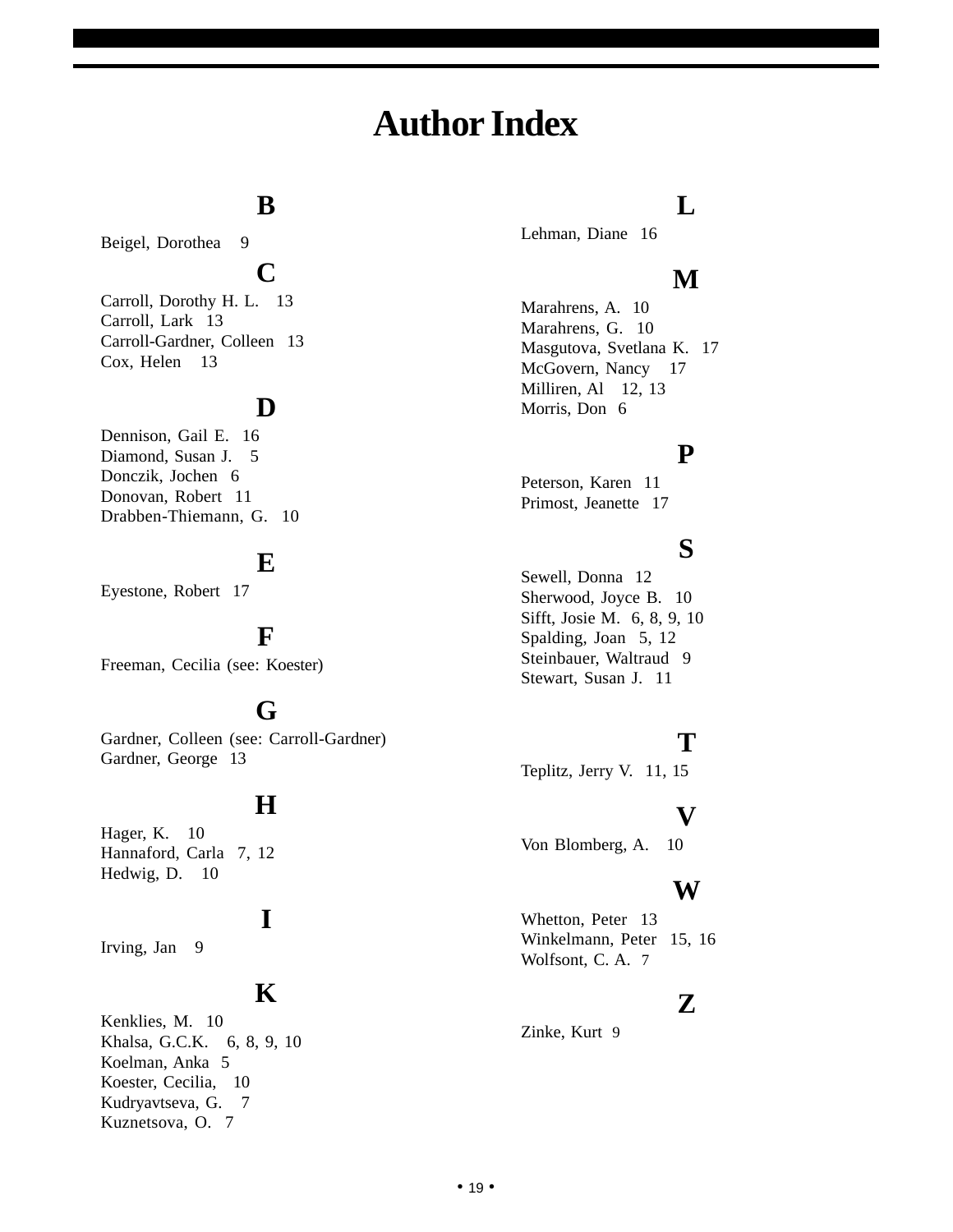## **Research Contact Information**

#### **The Educational Kinesiology Foundation/ Brain Gym® International**

IRS 501(c)3 approved California not-for-profit public benefit corporation

Ventura Harbor Village 1575 Spinnaker Drive, Suite 204B Ventura, CA 93001

Toll-free: (800) 356-2109 Office: (805) 658-7942 Fax: (805) 650-0524 Email: edukfd@earthlink.net Web site: www.BrainGym.org

#### **Edu-Kinesthetics, Inc.**

Publications & Products—Distributor of books written and recommended by the Dennisons, including Brain Gym materials

P. O. Box 3395 Ventura, CA 93006-3395

Toll-free: (888) 388-9898 Office: (805) 650-3303 Fax: (805) 650-1689 Email: EduKBooks@aol.com Web site: www.BrainGym.com

#### **Susan Diamond, Ph.D.**

Brain Gym Consultant and Instructor

13768 32 Avenue Surrey, BC, Canada V4P 2B8

Fax: (604) 541-9329 Email: diamond@intergate.bc.ca

#### **Jan Irving, Ph.D., R.N.**

Brain Gym Consultant and Instructor

1555 Kent Street, NW Salem, Oregon 97304-3605

Fax: (503) 581-8926 Email: esse@ncn.com

#### **Cecilia Koester, M.Ed.** (formerly Cecilia K. Freeman) Brain Gym Consultant and Instructor, specializes in Brain Gym for children and adults who have special needs

P. O. Box 5655 Kailua-Kona, HI 96745

Phone: (808) 325-3863 Email: cecilia@iamthechild.com Web site: www.iamthechild.com

#### **Svetlana Masgutova, Ph.D.**

Brain Gym Consultant and Instructor, specializes in developmental kinesiology

Ascension Private Educational Institute of Psychology and Edu-K Assistance 5/30 Spalska Street Warsaw, Poland 02-934

Home/Fax: 011-48-2-842-4257 Email: mskeduk@wp.pl Web site: www.kinesiology.pl

#### **Karen Peterson, M.A.**

Brain Gym Consultant and Instructor

P. O. Box 791339 Paia, HI 96779

Fax: (808) 573-6587 Email: freesia@maui.net Web site: givingbackmentoring.org

#### **Joan Spalding, Ph.D. (Cd.)**

Brain Gym Consultant and Instructor

New Options for Learning 1890 Kerr Gulch Evergreen, CO 80439 Phone: (303) 526-0335 Fax: (303) 526-7975 Email: jlspalding@aol.com

#### **Jerry V. Teplitz, J.D., Ph.D.**

Brain Gym Consultant and Instructor, specializes in Brain Gym for business

Jerry Teplitz Enterprises, Inc. 228 N. Donnawood Drive, Suite 204 Virginia Beach, VA 23452

Office: (757) 431-1317 Fax: (757) 431-1503 Email: info@Teplitz.com Web site: www.Teplitz.com

#### **Chet A. Wolfsont**

Brain Gym Consultant and Instructor

Kluwer Academic/Plenum Publishers P. O. Box 322, 3300 AH Dordrecht The Netherlands

http://www.wkap.nl/prod/j/1068-0667